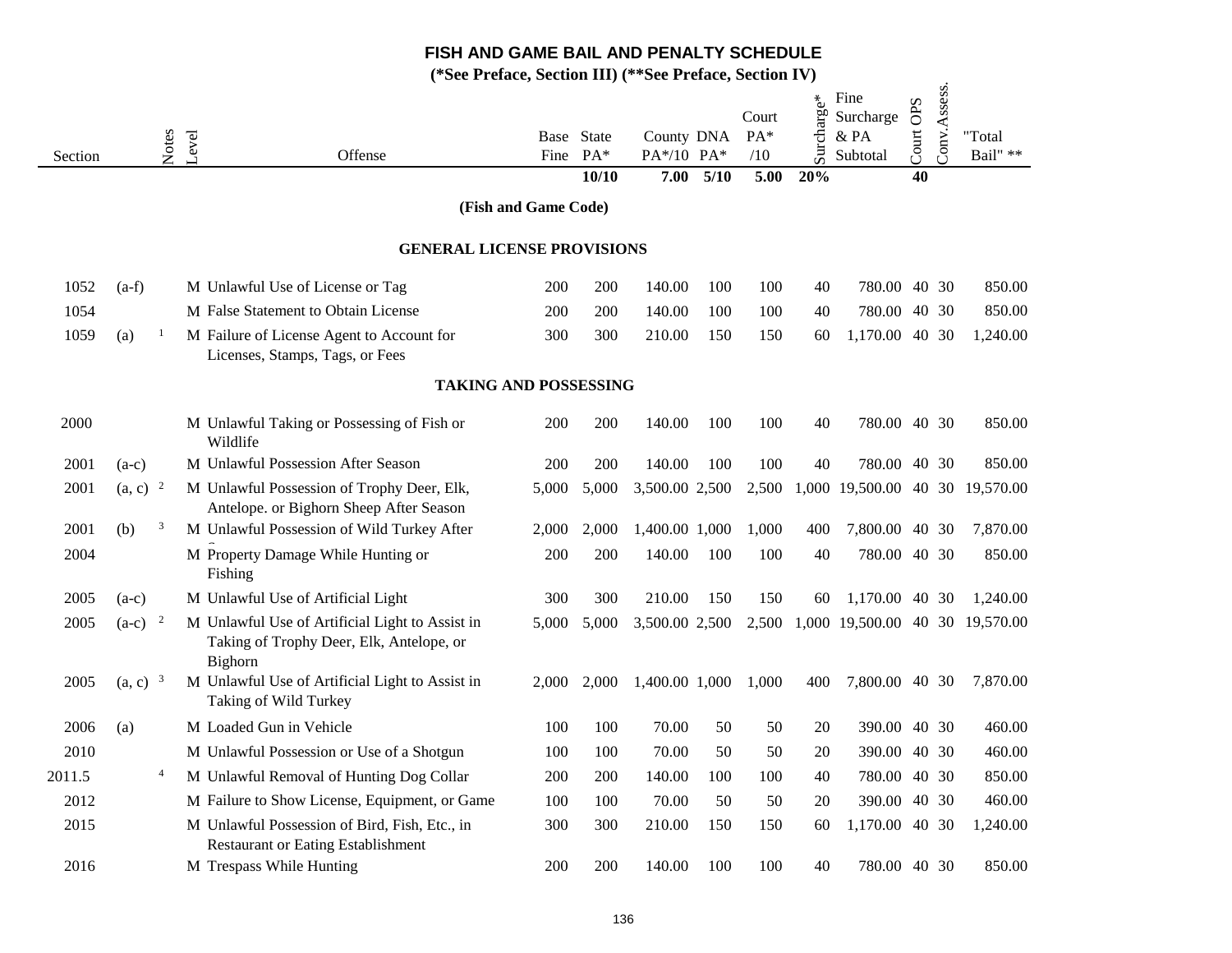|         |                       |       |       |                                                                                                                |     | $11$ crace, because $III$ | $vec_1$ . $dot_2$        |      |                       |            |                                          |           |              |                            |
|---------|-----------------------|-------|-------|----------------------------------------------------------------------------------------------------------------|-----|---------------------------|--------------------------|------|-----------------------|------------|------------------------------------------|-----------|--------------|----------------------------|
| Section |                       | Notes | Level | Offense                                                                                                        |     | Base State<br>Fine PA*    | County DNA<br>PA*/10 PA* |      | Court<br>$PA*$<br>/10 | Surcharge* | Fine<br>Surcharge<br>$\&$ PA<br>Subtotal | Court OPS | Conv.Assess. | "Total<br>Bail" $\ast\ast$ |
|         |                       |       |       |                                                                                                                |     | 10/10                     | 7.00                     | 5/10 | 5.00                  | 20%        |                                          | 40        |              |                            |
| 2018    |                       |       |       | M Unlawful Posting or Destruction of Signs                                                                     | 200 | 200                       | 140.00                   | 100  | 100                   | 40         | 780.00 40 30                             |           |              | 850.00                     |
| 2080    |                       |       |       | M Importing/Taking/Possessing Any Rare or<br><b>Endangered Animal</b>                                          | 300 | 300                       | 210.00                   | 150  | 150                   | 60         | 1,170.00 40 30                           |           |              | 1,240.00                   |
|         |                       |       |       | INFORMATION, TRANSPORTATION, AND SHELTERING OF RESTRICTED LIVE WILD ANIMALS                                    |     |                           |                          |      |                       |            |                                          |           |              |                            |
| 2118    |                       |       |       | M Unlawful Possession of Prohibited Species                                                                    | 500 | 500                       | 350.00                   | 250  | 250                   | 100        | 1,950.00 40 30                           |           |              | 2,020.00                   |
| 2121    |                       |       |       | M Allowing a Legally Imported Wild Animal to<br>Escape                                                         | 200 | 200                       | 140.00                   | 100  | 100                   | 40         | 780.00 40 30                             |           |              | 850.00                     |
| 2361    |                       |       |       | M Importation of Salmon                                                                                        | 200 | 200                       | 140.00                   | 100  | 100                   | 40         | 780.00 40 30                             |           |              | 850.00                     |
| 2576    |                       |       |       | M Capturing or Transporting for Sale, or Selling<br>Wild Rodents                                               | 100 | 100                       | 70.00                    | 50   | 50                    | 20         | 390.00 40 30                             |           |              | 460.00                     |
|         |                       |       |       | <b>METHODS OF TAKING</b>                                                                                       |     |                           |                          |      |                       |            |                                          |           |              |                            |
| 3000    |                       |       |       | M Hunting During Closed Hours                                                                                  | 200 | 200                       | 140.00                   | 100  | 100                   | 40         | 780.00 40 30                             |           |              | 850.00                     |
| 3001    |                       |       |       | M Hunting While Intoxicated                                                                                    | 350 | 350                       | 245.00                   | 175  | 175                   | 70         | 1,365.00 40 30                           |           |              | 1,435.00                   |
| 3002    |                       |       |       | M Shooting From Boat, Vehicle, or Airplane                                                                     | 200 | 200                       | 140.00                   | 100  | 100                   | 40         | 780.00 40 30                             |           |              | 850.00                     |
| 3003    | (a)                   | 5     |       | M Unlawful Hunting With a Gun or Device<br>Accessed Via an Internet Connection                                 | 350 | 350                       | 245.00                   | 175  | 175                   | 70         | 1,365.00 40 30                           |           |              | 1,435.00                   |
| 3003    | $(b)(1)$ <sup>5</sup> |       |       | M Owning or Operating Online Shooting Range,<br>Site, or Gallery                                               | 350 | 350                       | 245.00                   | 175  | 175                   | 70         | 1,365.00 40 30                           |           |              | 1,435.00                   |
| 3003    | $(b)(2)^5$            |       |       | M Create, Maintain, or Utilize Internet Web Site or<br>Service by Other Means for Purpose of Online<br>Hunting | 350 | 350                       | 245.00                   | 175  | 175                   | 70         | 1,365.00 40 30                           |           |              | 1,435.00                   |
| 3003    | (c)                   | 5     |       | M Possession or Confinement of Bird or Mammal<br>for Online Hunting                                            | 350 | 350                       | 245.00                   | 175  | 175                   | 70         | 1,365.00 40 30                           |           |              | 1,435.00                   |
| 3003    | (d)                   | 5     |       | M Import or Export of Bird or Mammal Killed by<br><b>Online Hunting</b>                                        | 350 | 350                       | 245.00                   | 175  | 175                   | 70         | 1,365.00 40 30                           |           |              | 1,435.00                   |
| 3004    | (a)                   | 6     |       | M Shooting Within 150 Yards of Dwelling                                                                        | 150 | 150                       | 105.00                   | 75   | 75                    | 30         | 585.00 40 30                             |           |              | 655.00                     |
| 3004    | (b)                   | 6     |       | M Unlawful Discharge of Firearm, Arrow, or<br>Crossbow Bolt Across a Public Road or Way                        | 150 | 150                       | 105.00                   | 75   | 75                    | 30         | 585.00 40 30                             |           |              | 655.00                     |
| 3004.5  | $(a)(1)$ <sup>7</sup> |       |       | I Use of Unlawful Rifle or Pistol Ammunition                                                                   | 500 | 500                       | 350.00                   | 250  | 250                   | 100        | 1,950.00 40 30                           |           |              | 2,020.00                   |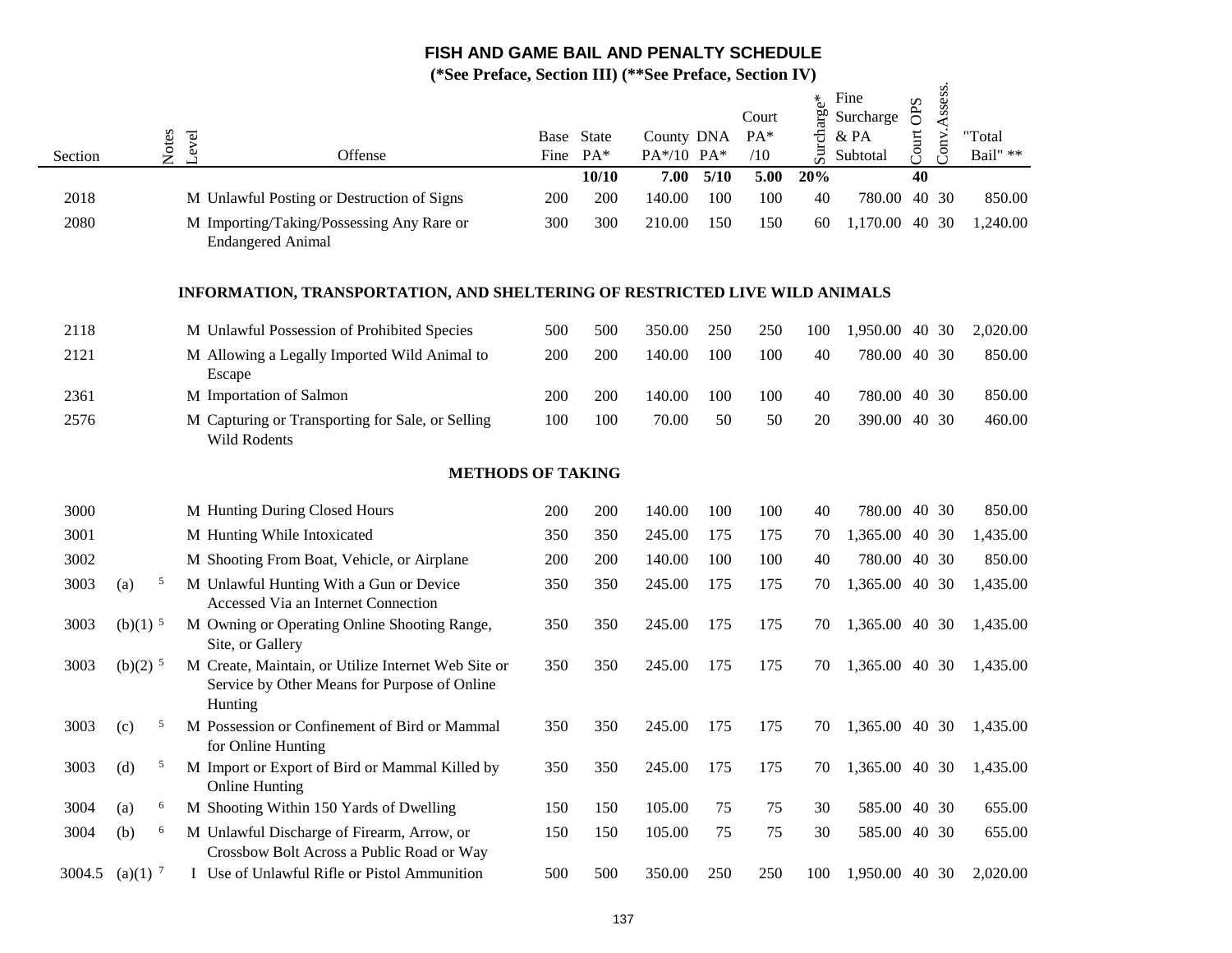**(\*See Preface, Section III) (\*\*See Preface, Section IV)**

 $\ddot{\phantom{a}}$ 

| Section |     | Notes | Level | Offense                                                                                                                                                                                    | Base State<br>Fine | $PA*$        | County DNA<br>PA*/10 PA* |            | Court<br>$PA*$<br>/10 | Surcharge* | Fine<br>Surcharge<br>& PA<br>Subtotal | Court OPS | Conv.Assess. | "Total<br>Bail" $\ast\ast$ |
|---------|-----|-------|-------|--------------------------------------------------------------------------------------------------------------------------------------------------------------------------------------------|--------------------|--------------|--------------------------|------------|-----------------------|------------|---------------------------------------|-----------|--------------|----------------------------|
| 3005    |     |       |       |                                                                                                                                                                                            | 150                | 10/10<br>150 | 7.00<br>105.00           | 5/10<br>75 | 5.00<br>75            | 20%<br>30  |                                       | 40        | 40 30        | 655.00                     |
|         |     |       |       | M Taking Birds or Mammals With Unlawful<br>Devices                                                                                                                                         |                    |              |                          |            |                       |            | 585.00                                |           |              |                            |
| 3012    |     |       |       | M Use of Amplified Animal Sounds to Assist in<br>Taking                                                                                                                                    | 100                | 100          | 70.00                    | 50         | 50                    | $20\,$     | 390.00 40 30                          |           |              | 460.00                     |
|         |     |       |       | DOMESTICATED GAME BREEDING                                                                                                                                                                 |                    |              |                          |            |                       |            |                                       |           |              |                            |
| 3200    |     |       |       | M License for Breeding                                                                                                                                                                     | 100                | 100          | 70.00                    | 50         | 50                    | 20         | 390.00 40 30                          |           |              | 460.00                     |
|         |     |       |       | <b>GENERAL PROVISIONS</b>                                                                                                                                                                  |                    |              |                          |            |                       |            |                                       |           |              |                            |
| 3501    |     |       |       | M Unlawful Driving of Game Birds                                                                                                                                                           | 100                | 100          | 70.00                    | 50         | 50                    | 20         | 390.00 40 30                          |           |              | 460.00                     |
| 3503    |     | 8     |       | M Taking, Possessing, or Destroying the Nest or<br>Eggs of Any Birds                                                                                                                       | 400                | 400          | 280.00                   | 200        | 200                   | 80         | 1,560.00 40 30                        |           |              | 1,630.00                   |
|         |     |       |       | <b>FULLY PROTECTED BIRDS</b>                                                                                                                                                               |                    |              |                          |            |                       |            |                                       |           |              |                            |
| 3511    | (a) |       |       | M Taking or Possession of Fully Protected Birds                                                                                                                                            | 500                | 500          | 350.00                   | 250        | 250                   | 100        | 1,950.00 40 30                        |           |              | 2,020.00                   |
|         |     |       |       | <b>NONGAME BIRDS</b>                                                                                                                                                                       |                    |              |                          |            |                       |            |                                       |           |              |                            |
| 3800    |     | 8     |       | M Taking of One Nongame Bird                                                                                                                                                               | 400                | 400          | 280.00                   | 200        | 200                   | 80         | 1,560.00 40 30                        |           |              | 1,630.00                   |
|         |     |       |       | (Each Additional Nongame Bird)                                                                                                                                                             | 100                | 100          | 70.00                    | 50         | 50                    | 20         | 390.00                                |           | $0 \quad 0$  | 390.00                     |
|         |     |       |       | <b>GAME MAMMALS</b>                                                                                                                                                                        |                    |              |                          |            |                       |            |                                       |           |              |                            |
| 3960    | (b) |       |       | M Unlawful to Allow Dog to Pursue Big Game<br>Mammal During Closed Season; Protected, Rare,<br>or Endangered Mammal; Bear or Bobcat; or Any<br>Mammal in Game Refuge or Ecological Reserve | 400                | 400          | 280.00                   | 200        | 200                   | 80         | 1,560.00 40 30                        |           |              | 1,630.00                   |

#### **TRAPPING PROVISIONS**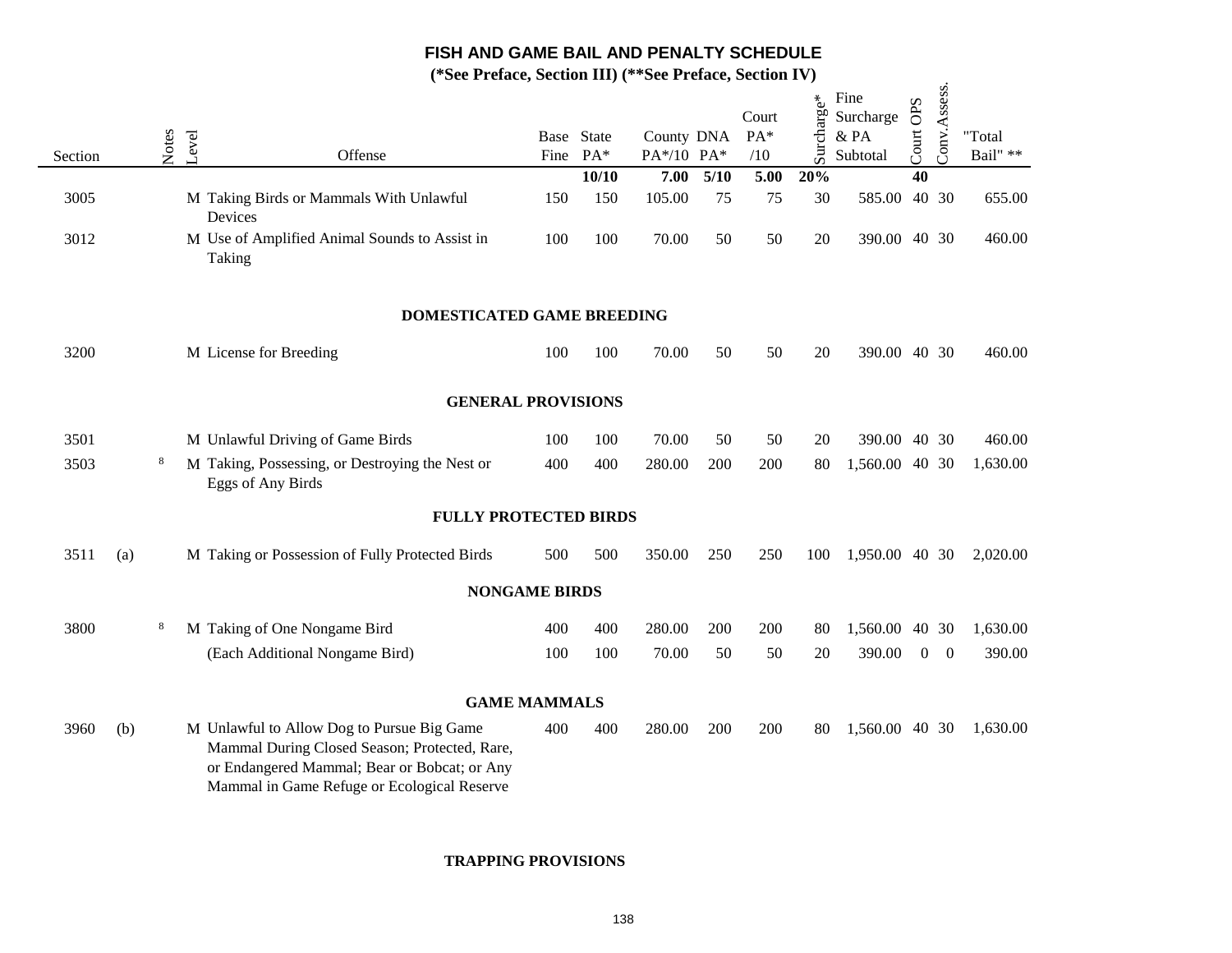|         |                        |       |       | $\mathcal{L}$ Let $\mathcal{L}$ Let $\mathcal{L}$ be $\mathcal{L}$ and $\mathcal{L}$ and $\mathcal{L}$ |                    |                     |                          |        | $\overline{O}$ Lettrace, $\overline{O}$ centrace $\overline{I}$ |            |                                                      |           |              |                    |
|---------|------------------------|-------|-------|--------------------------------------------------------------------------------------------------------|--------------------|---------------------|--------------------------|--------|-----------------------------------------------------------------|------------|------------------------------------------------------|-----------|--------------|--------------------|
| Section |                        | Notes | Level | Offense                                                                                                | Fine               | Base State<br>$PA*$ | County DNA<br>PA*/10 PA* |        | Court<br>PA*<br>/10                                             | Surcharge* | Fine<br>Surcharge<br>$\&$ PA<br>Subtotal             | Court OPS | Conv.Assess. | "Total<br>Bail" ** |
|         |                        |       |       |                                                                                                        |                    | 10/10               | 7.00                     | $5/10$ | 5.00                                                            | 20%        |                                                      | 40        |              |                    |
| 4004    | (a,b,<br>$d-g)$        | 9     |       | M Trapping Violations                                                                                  | 150                | 150                 | 105.00                   | 75     | 75                                                              | 30         | 585.00 40 30                                         |           |              | 655.00             |
| 4004    | (c)                    | 9     |       | M Setting or Maintaining Trap Without Required<br><b>Identifying Mark</b>                              | 300                | 300                 | 210.00                   | 150    | 150                                                             | 60         | 1,170.00 40 30                                       |           |              | 1,240.00           |
|         |                        |       |       |                                                                                                        | <b>TAKING DEER</b> |                     |                          |        |                                                                 |            |                                                      |           |              |                    |
| 4304    |                        |       |       | M Waste of Game Meat                                                                                   | 150                | 150                 | 105.00                   | 75     | 75                                                              | 30         | 585.00 40 30                                         |           |              | 655.00             |
| 4304    |                        | 10    |       | M Waste of Trophy Deer Meat                                                                            | 5,000              | 5,000               | 3,500.00 2,500           |        | 2,500                                                           |            | 1,000 19,500.00 40 30 19,570.00                      |           |              |                    |
| 4330    |                        |       |       | M No Deer License Tag                                                                                  | 150                | 150                 | 105.00                   | 75     | 75                                                              | 30         | 585.00 40 30                                         |           |              | 655.00             |
| 4330    |                        | 10    |       | M No License Tag for Trophy Deer                                                                       | 5,000              | 5,000               | 3,500.00 2,500           |        | 2,500                                                           |            | 1,000 19,500.00 40 30 19,570.00                      |           |              |                    |
| 4336    | (a,b)                  |       |       | M Untagged Deer                                                                                        | 150                | 150                 | 105.00                   | 75     | 75                                                              | 30         | 585.00 40 30                                         |           |              | 655.00             |
|         |                        |       |       |                                                                                                        | <b>BURRO</b>       |                     |                          |        |                                                                 |            |                                                      |           |              |                    |
| 4600    | (a)                    |       |       | M Unlawful Killing or Capture of Undomesticated<br><b>Burro</b>                                        | 300                | 300                 | 210.00                   | 150    | 150                                                             | 60         | 1,170.00 40 30                                       |           |              | 1,240.00           |
|         |                        |       |       |                                                                                                        | <b>WILD PIG</b>    |                     |                          |        |                                                                 |            |                                                      |           |              |                    |
| 4657    |                        |       |       | M Wild Pig License Tag Violation                                                                       | 150                | 150                 | 105.00                   | 75     | 75                                                              | 30         | 585.00 40 30                                         |           |              | 655.00             |
|         |                        |       |       | FULLY PROTECTED MAMMALS                                                                                |                    |                     |                          |        |                                                                 |            |                                                      |           |              |                    |
| 4700    | $(a)(1)$ <sup>11</sup> |       |       | M Taking or Possession of Fully Protected<br>Mammal                                                    | 5,000              | 5,000               |                          |        |                                                                 |            | 3,500.00 2,500 2,500 1,000 19,500.00 40 30 19,570.00 |           |              |                    |
|         |                        |       |       |                                                                                                        | <b>BEAR</b>        |                     |                          |        |                                                                 |            |                                                      |           |              |                    |
| 4753    |                        |       |       | M Bear Tag License Violation                                                                           | 150                | 150                 | 105.00                   | 75     | 75                                                              | 30         | 585.00 40 30                                         |           |              | 655.00             |
| 4758    |                        | 12    |       | M Sale or Purchase of Bear Meat or Parts                                                               | 3,250              | 3,250               | 2,275.00 1,625           |        | 1,625                                                           |            | 650 12,675.00 40 30 12,745.00                        |           |              |                    |
| 4758    |                        | 13    |       | M Possession of Three or More Bear Gall<br><b>Bladders</b>                                             | 10,000 10,000      |                     | 7,000.00 5,000           |        |                                                                 |            | 5,000 2,000 39,000.00 40 30 39,070.00                |           |              |                    |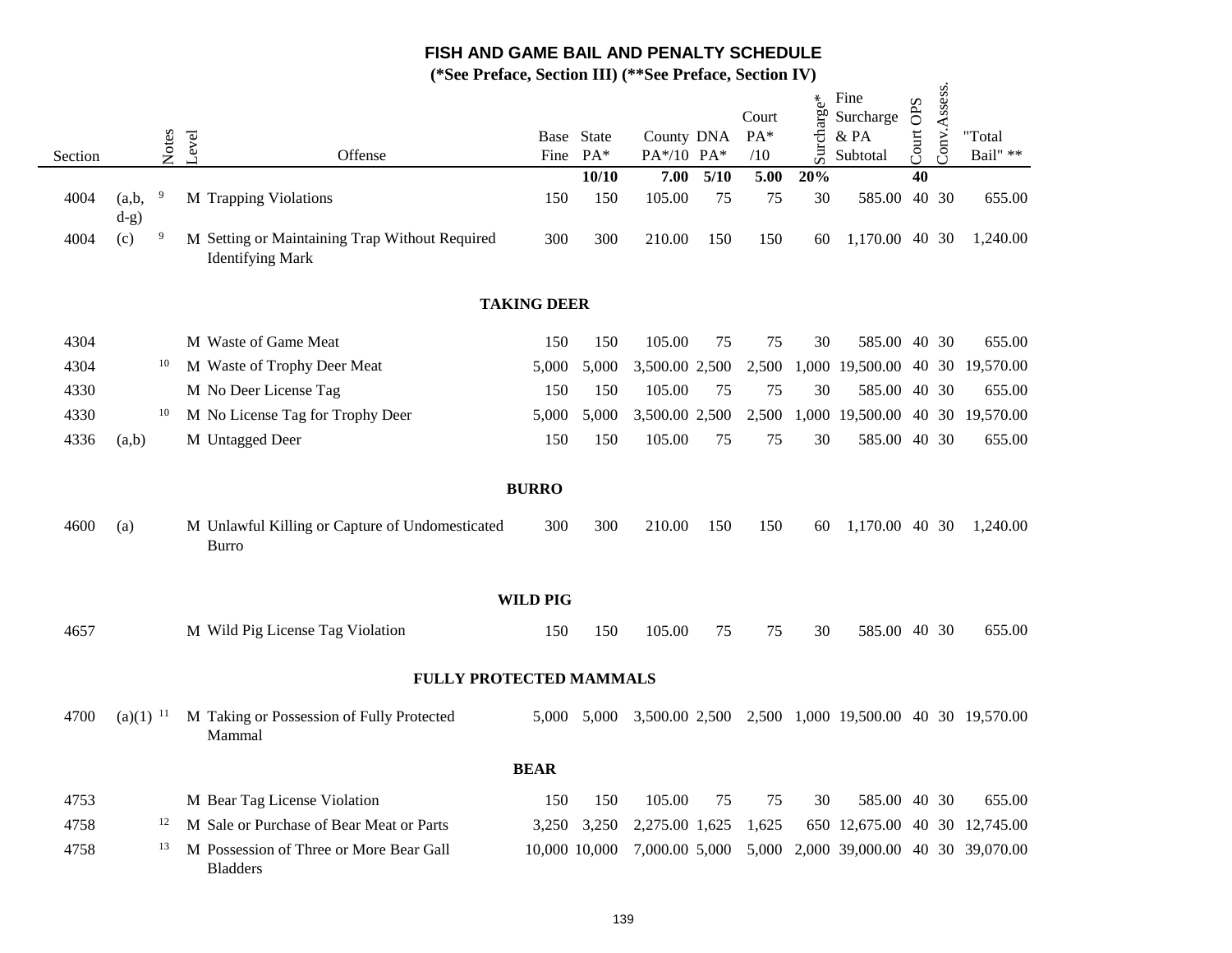|                 |     |       |       | $\mathcal{L}$ is a contract, because $\mathbf{H}$                                                             |      |                              |                                  |      | $\overline{O}$ Lettract, $O$ ctriuil 1 v |                   |                                          |                    |                |                                                                     |
|-----------------|-----|-------|-------|---------------------------------------------------------------------------------------------------------------|------|------------------------------|----------------------------------|------|------------------------------------------|-------------------|------------------------------------------|--------------------|----------------|---------------------------------------------------------------------|
| Section         |     | Notes | Level | Offense                                                                                                       | Fine | Base State<br>$PA*$<br>10/10 | County DNA<br>PA*/10 PA*<br>7.00 | 5/10 | Court<br>$PA*$<br>/10<br>5.00            | Surcharge*<br>20% | Fine<br>Surcharge<br>$\&$ PA<br>Subtotal | OPS<br>Court<br>40 | Conv.Assess.   | "Total<br>Bail" **                                                  |
|                 |     |       |       |                                                                                                               |      |                              |                                  |      |                                          |                   |                                          |                    |                |                                                                     |
|                 |     |       |       | FULLY PROTECTED REPTILES AND AMPHIBIANS                                                                       |      |                              |                                  |      |                                          |                   |                                          |                    |                |                                                                     |
| 5000            |     |       |       | M Selling, Purchasing, Harming, Possessing,<br>Transporting, or Shooting Desert Tortoises                     | 300  | 300                          | 210.00                           | 150  | 150                                      | 60                | 1,170.00 40 30                           |                    |                | 1,240.00                                                            |
| 5050            | (a) |       |       | M Taking or Possession of Fully Protected Reptile<br>or Amphibian                                             | 500  | 500                          | 350.00                           | 250  | 250                                      | 100               | 1,950.00 40 30                           |                    |                | 2,020.00                                                            |
|                 |     |       |       | <b>FISH-GENERAL PROVISIONS</b>                                                                                |      |                              |                                  |      |                                          |                   |                                          |                    |                |                                                                     |
| 5508            |     | 14    |       | M Fish of Indeterminate Size                                                                                  | 250  | 250                          | 175.00                           | 125  | 125                                      | 50                | 975.00                                   | 40 30              |                | 1,045.00                                                            |
|                 |     |       |       | (For Each Additional Fish)                                                                                    | 20   | 20                           | 14.00                            | 10   | 10                                       | $\overline{4}$    | 78.00                                    | $\mathbf{0}$       | $\overline{0}$ | 78.00                                                               |
|                 |     |       |       | <b>FULLY PROTECTED FISH</b>                                                                                   |      |                              |                                  |      |                                          |                   |                                          |                    |                |                                                                     |
| 5515            | (a) |       |       | M Taking or Possession of Fully Protected Fish                                                                | 500  | 500                          | 350.00                           | 250  | 250                                      | 100               | 1,950.00 40 30                           |                    |                | 2,020.00                                                            |
| 5521-<br>5521.5 | (a) | 15    |       | M Taking, Possessing, or Landing Abalone for<br>Commercial or Recreational Purposes From<br>Designated Waters |      |                              | 15,000 15,000 10,500.00 7,500    |      |                                          |                   |                                          |                    |                | 7,500 3,000 58,500.00 40 30 58,570.00                               |
|                 |     |       |       | WATER POLLUTION-GENERAL PROVISIONS                                                                            |      |                              |                                  |      |                                          |                   |                                          |                    |                |                                                                     |
| 5650            |     | 16    |       | M Depositing/Permitting to Pass Into Waters<br><b>Deleterious Materials</b>                                   | 500  | 500                          | 350.00                           | 250  | 250                                      | 100               | 1,950.00 40 30                           |                    |                | 2,020.00                                                            |
| 5652            | (a) |       |       | M Littering Within 150 Feet of Water                                                                          | 100  | 100                          | 70.00                            | 50   | 50                                       | 20                | 390.00 40 30                             |                    |                | 460.00                                                              |
|                 |     |       |       | FISH PLANTING AND PROPAGATION                                                                                 |      |                              |                                  |      |                                          |                   |                                          |                    |                |                                                                     |
| 6400            |     | 17    |       | M Unlawful Placing of Fish, Animal, or Plant in<br>Waters                                                     |      |                              |                                  |      |                                          |                   |                                          |                    |                | 15,000 15,000 10,500.00 7,500 7,500 3,000 58,500.00 40 30 58,570.00 |
|                 |     |       |       | SPORT FISHING-GENERAL PROVISIONS                                                                              |      |                              |                                  |      |                                          |                   |                                          |                    |                |                                                                     |
| 7121            |     |       |       | M Unlawful Sale or Purchase of Fish                                                                           |      |                              | 2,000 2,000 1,400.00 1,000 1,000 |      |                                          | 400               | 7,800.00 40 30                           |                    |                | 7,870.00                                                            |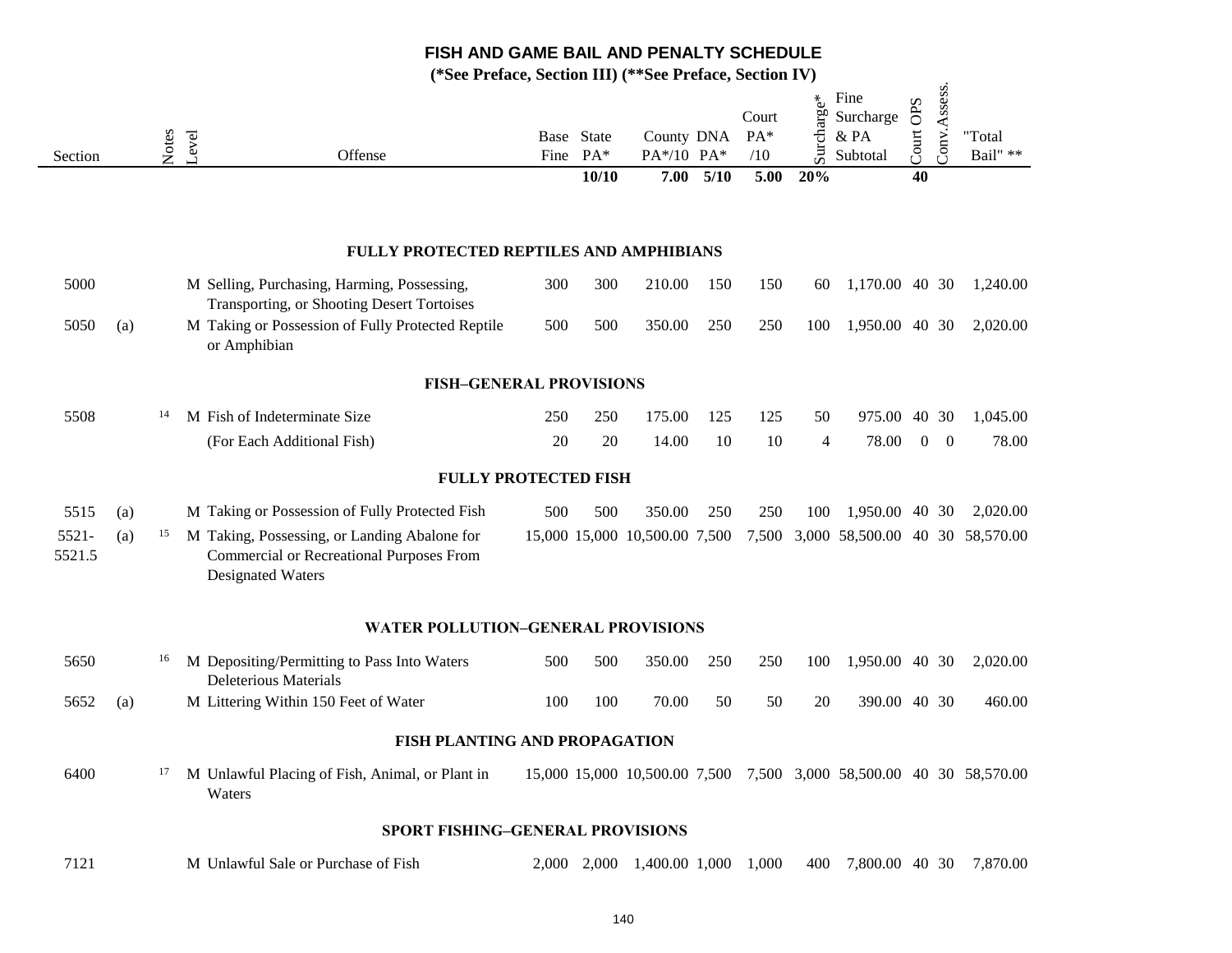|               |         |       |       |                                                                | $\blacksquare$ |                        | $\mathbf{v}$ . The $\mathbf{v}$ |      |                       |            |                                       |           |              |                    |
|---------------|---------|-------|-------|----------------------------------------------------------------|----------------|------------------------|---------------------------------|------|-----------------------|------------|---------------------------------------|-----------|--------------|--------------------|
| Section       |         | Notes | Level | Offense                                                        |                | Base State<br>Fine PA* | County DNA<br>PA*/10 PA*        |      | Court<br>$PA*$<br>/10 | Surcharge* | Fine<br>Surcharge<br>& PA<br>Subtotal | Court OPS | Conv.Assess. | "Total<br>Bail" ** |
|               |         |       |       |                                                                |                | 10/10                  | 7.00                            | 5/10 | 5.00                  | 20%        |                                       | 40        |              |                    |
| 7121          |         | 18    |       | M Unlawful Sale or Purchase of Abalone                         |                |                        | 15,000 15,000 10,500.00 7,500   |      | 7,500                 |            | 3,000 58,500.00 40 30 58,570.00       |           |              |                    |
|               |         |       |       | <b>SPORT FISHING LICENSES</b>                                  |                |                        |                                 |      |                       |            |                                       |           |              |                    |
| 7145          | (a)     | 19    |       | I Fishing Without a License                                    | 100            | 100                    | 70.00                           | 50   | 50                    | 20         | 390.00 40 35                          |           |              | 465.00             |
|               |         |       |       | -With Proof of Valid License to Court                          | 25             | 30                     | 21.00                           | 15   | 15                    | 5          | 111.00 40 35                          |           |              | 186.00             |
|               |         |       |       | <b>COMMERCIAL SALMON TROLLERS ENHANCEMENT AND RESTORATION</b>  |                |                        |                                 |      |                       |            |                                       |           |              |                    |
| 7860          |         | 20    |       | M No Commercial Fishing Stamps for Salmon                      | 200            | 200                    | 140.00                          | 100  | 100                   | 40         | 780.00 40 30                          |           |              | 850.00             |
| 8603          |         |       |       | M Unlawful Use of Net, Trap, or Line                           | 400            | 400                    | 280.00                          | 200  | 200                   | 80         | 1,560.00 40 30                        |           |              | 1,630.00           |
|               |         |       |       | <b>COMMERCIAL FISHING-NETS</b>                                 |                |                        |                                 |      |                       |            |                                       |           |              |                    |
| 8670          |         | 21    |       | M Unlawful Use or Possession of Net for Taking<br>Certain Fish | 400            | 400                    | 280.00                          | 200  | 200                   | 80         | 1,560.00 40 30                        |           |              | 1,630.00           |
|               |         |       |       | <b>GILL AND TRAMMEL NETS</b>                                   |                |                        |                                 |      |                       |            |                                       |           |              |                    |
| 8685.5        |         |       | Fish  | M Prohibited Use of Gill Nets to Take Certain                  | 2,000          | 2,000                  | 1,400.00 1,000                  |      | 1,000                 | 400        | 7,800.00 40 30                        |           |              | 7,870.00           |
| 8685.6        |         |       |       | M Prohibited Possession/Sale of Fish Taken With<br>Gill Net    | 2,000          | 2,000                  | 1,400.00 1,000                  |      | 1,000                 | 400        | 7,800.00 40 30                        |           |              | 7,870.00           |
| 8685.7        |         |       |       | M Prohibited Purchase of Fish Taken by Gill Net                |                | 2,000 2,000            | 1,400.00 1,000                  |      | 1,000                 | 400        | 7,800.00 40 30                        |           |              | 7,870.00           |
|               |         |       |       |                                                                | <b>REFUGES</b> |                        |                                 |      |                       |            |                                       |           |              |                    |
| 10500         | $(a-g)$ | 21    |       | M Acts Unlawful in Refuge                                      | 500            | 500                    | 350.00                          | 250  | 250                   | 100        | 1,950.00 40 30                        |           |              | 2,020.00           |
|               |         |       |       | <b>GENERAL PROVISIONS</b>                                      |                |                        |                                 |      |                       |            |                                       |           |              |                    |
| $12003.1$ (a) |         | 22    |       | M Unlawful Taking of Animal                                    | 250            | 250                    | 175.00                          | 125  | 125                   | 50         | 975.00 40 30                          |           |              | 1.045.00           |
| 12012         | (a)     | 23    |       | M Illegal Poaching of Wildlife for Profit                      |                | 10,000 10,000          | 7,000.00 5,000                  |      |                       |            | 5,000 2,000 39,000.00 40 30 39,070.00 |           |              |                    |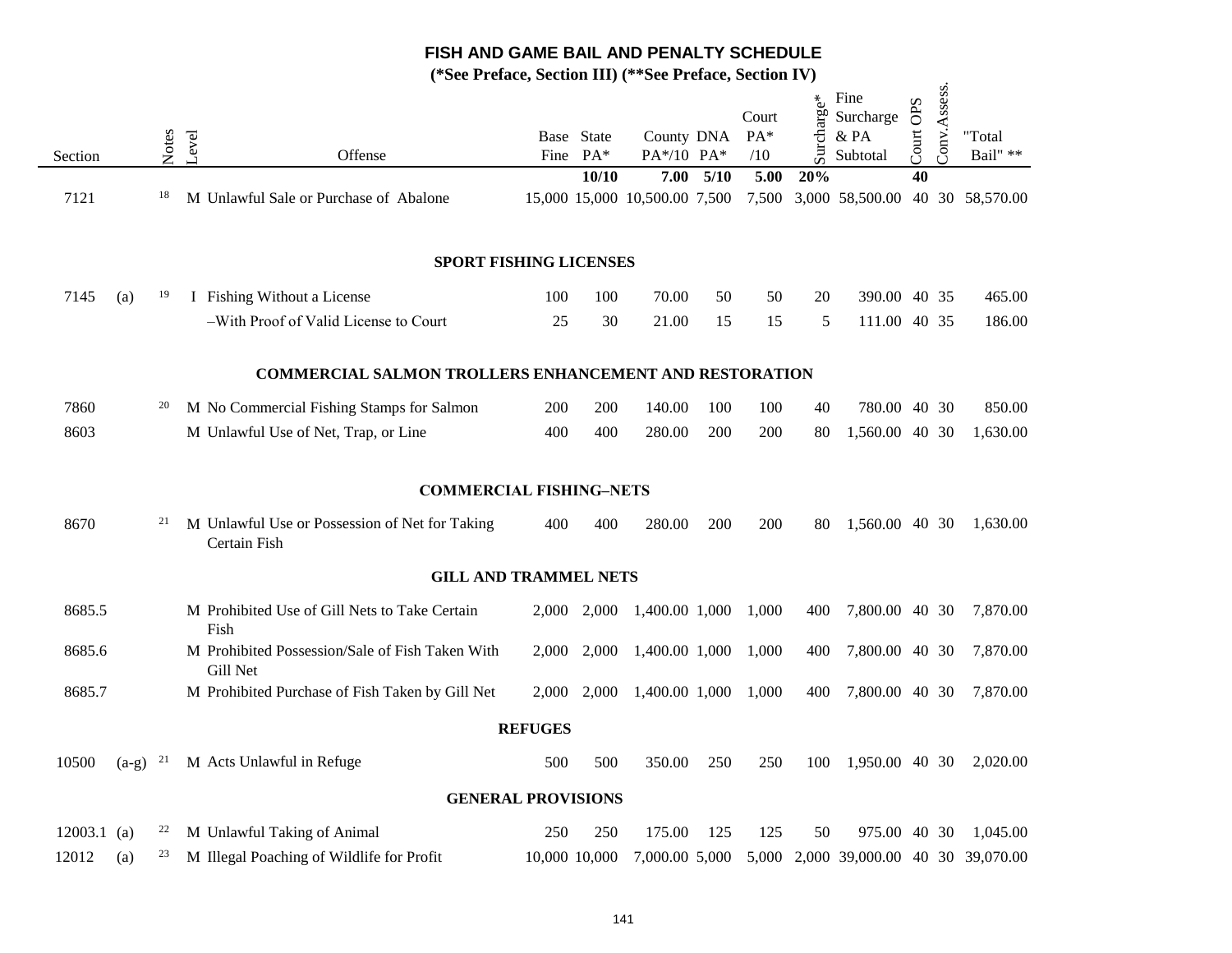|         |     |       |       | $\alpha$ increased, because $\mathbf{m}_l$                                                                                            |                    |                     | $\mathbf{v}$ . There,    |               |                       |                |                                       |                  |                          |                    |
|---------|-----|-------|-------|---------------------------------------------------------------------------------------------------------------------------------------|--------------------|---------------------|--------------------------|---------------|-----------------------|----------------|---------------------------------------|------------------|--------------------------|--------------------|
| Section |     | Notes | Level | Offense                                                                                                                               | Fine               | Base State<br>$PA*$ | County DNA<br>PA*/10 PA* |               | Court<br>$PA*$<br>/10 | Surcharge*     | Fine<br>Surcharge<br>& PA<br>Subtotal | Court OPS        | Conv.Assess.             | "Total<br>Bail" ** |
|         |     |       |       |                                                                                                                                       |                    | 10/10               |                          | $7.00$ $5/10$ | 5.00                  | 20%            |                                       | 40               |                          |                    |
| 12013   | (a) | 24    |       | M Taking or Possessing More than Three Times the 10,000 10,000<br><b>Bag or Possession Limit</b>                                      |                    |                     | 7,000.00 5,000           |               | 5,000                 |                | 2,000 39,000.00                       |                  |                          | 40 30 39,070.00    |
| 12013.5 | (a) | 25    |       | M Violation Committed With Use of Signal<br>Emitting Device for Taking of Bear for Purpose<br>of Selling or Trafficking in Bear Parts | 10,000 10,000      |                     | 7,000.00 5,000           |               |                       |                | 5,000 2,000 39,000.00 40 30 39,070.00 |                  |                          |                    |
|         |     |       |       |                                                                                                                                       | <b>AQUACULTURE</b> |                     |                          |               |                       |                |                                       |                  |                          |                    |
| 15202   |     |       |       | M Placement of Prohibited Species in Designated<br>Waters                                                                             |                    | 3,000 3,000         | 2,100.00 1,500           |               | 1,500                 |                | 600 11,700.00 40 30 11,770.00         |                  |                          |                    |
| 15509   |     |       |       | M Violation of Established Aquatic Quarantine                                                                                         |                    | 3,000 3,000         | 2,100.00 1,500           |               | 1,500                 |                | 600 11,700.00 40 30 11,770.00         |                  |                          |                    |
|         |     |       |       | (California Code of Regulations, Title 14)                                                                                            |                    |                     |                          |               |                       |                |                                       |                  |                          |                    |
| 1.17    |     | 26    |       | I Excess of Bag Limit-Fish                                                                                                            | 100                | 100                 | 70.00                    | 50            | 50                    | 20             | 390.00 40 35                          |                  |                          | 465.00             |
|         |     |       |       | (For Each Over-Limit Fish)                                                                                                            | 20                 | 20                  | 14.00                    | 10            | 10                    | $\overline{4}$ | 78.00                                 | $\boldsymbol{0}$ | $\overline{\phantom{0}}$ | 78.00              |
| 1.17    |     |       |       | M Excess of Bag Limit-Fish                                                                                                            | 250                | 250                 | 175.00                   | 125           | 125                   | 50             | 975.00 40 30                          |                  |                          | 1,045.00           |
|         |     |       |       | (For Each Over-Limit Fish)                                                                                                            | 20                 | 20                  | 14.00                    | 10            | 10                    | $\overline{4}$ | 78.00                                 | $\boldsymbol{0}$ | $\overline{0}$           | 78.00              |
| 1.62    |     | 26    |       | I Undersize Fish                                                                                                                      | 100                | 100                 | 70.00                    | 50            | 50                    | 20             | 390.00 40 35                          |                  |                          | 465.00             |
|         |     |       |       | (For Each Undersize Fish)                                                                                                             | 20                 | 20                  | 14.00                    | 10            | 10                    | $\overline{4}$ | 78.00                                 | $\boldsymbol{0}$ | $\overline{0}$           | 78.00              |
| 1.62    |     |       |       | M Undersize Fish                                                                                                                      | 250                | 250                 | 175.00                   | 125           | 125                   | 50             | 975.00                                | 40 30            |                          | 1,045.00           |
|         |     |       |       | (For Each Undersize Fish)                                                                                                             | 20                 | 20                  | 14.00                    | 10            | 10                    | $\overline{4}$ | 78.00                                 | $\boldsymbol{0}$ | $\overline{0}$           | 78.00              |
| 1.74    |     | 26    |       | I Sport Fishing Report Card and Tagging<br>Requirements                                                                               | 100                | 100                 | 70.00                    | 50            | 50                    | 20             | 390.00 40 35                          |                  |                          | 465.00             |
| 1.74    |     | 27    |       | M Sport Fishing Report Card and Tagging<br>Requirements                                                                               | 300                | 300                 | 210.00                   | 150           | 150                   | 60             | 1,170.00 40 30                        |                  |                          | 1,240.00           |
| 2.00    |     | 26    |       | I Fishing Methods-With 2 Poles                                                                                                        | 100                | 100                 | 70.00                    | 50            | 50                    | 20             | 390.00 40 35                          |                  |                          | 465.00             |
|         |     |       |       | -With Net                                                                                                                             | 150                | 150                 | 105.00                   | 75            | 75                    | 30             | 585.00 40 35                          |                  |                          | 660.00             |
| 2.00    |     |       |       | M Fishing Methods-With 2 Poles                                                                                                        | 200                | 200                 | 140.00                   | 100           | 100                   | 40             | 780.00 40 30                          |                  |                          | 850.00             |
|         |     |       |       | -With Net                                                                                                                             | 300                | 300                 | 210.00                   | 150           | 150                   | 60             | 1,170.00 40 30                        |                  |                          | 1,240.00           |
| 2.10    |     | 26    |       | I Fishing Methods-Hooks                                                                                                               | 100                | 100                 | 70.00                    | 50            | 50                    | 20             | 390.00 40 35                          |                  |                          | 465.00             |
| 2.10    |     |       |       | M Fishing Methods-Hooks                                                                                                               | 200                | 200                 | 140.00                   | 100           | 100                   | 40             | 780.00 40 35                          |                  |                          | 855.00             |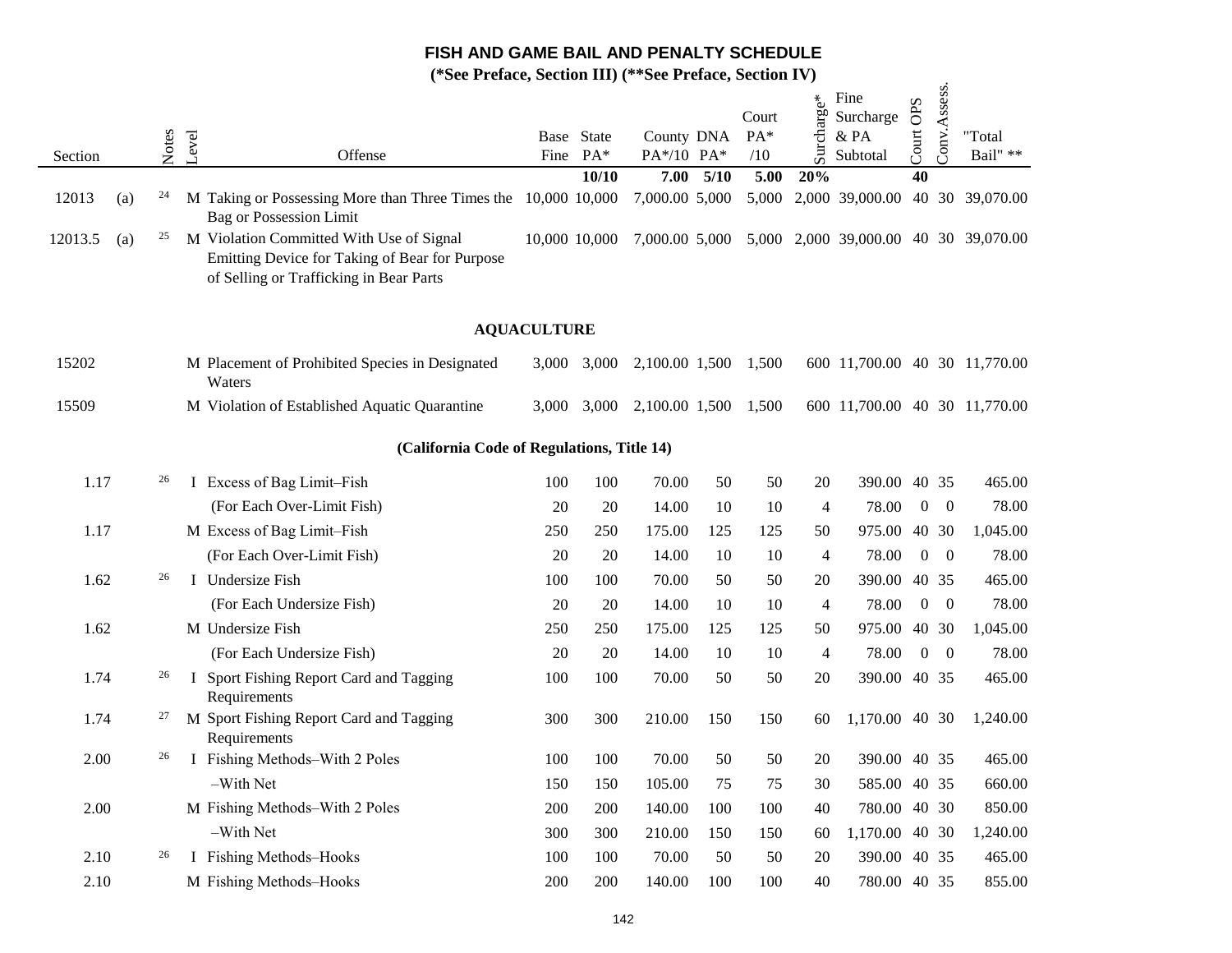|         |        |                                | $\mathcal{S}$ ( ) in that $\mathcal{S}$ , $\mathcal{S}$ is the set of $\mathcal{S}$ in $\mathcal{S}$ ( |                    |       |                          |      | $\mathcal{L}$ Let $\mathcal{L}$ Let $\mathcal{L}$ $\mathcal{L}$ $\mathcal{L}$ $\mathcal{L}$ $\mathcal{L}$ $\mathcal{L}$ $\mathcal{L}$ $\mathcal{L}$ $\mathcal{L}$ $\mathcal{L}$ $\mathcal{L}$ $\mathcal{L}$ $\mathcal{L}$ $\mathcal{L}$ $\mathcal{L}$ $\mathcal{L}$ $\mathcal{L}$ $\mathcal{L}$ $\mathcal{L}$ $\mathcal{L}$ $\mathcal{L}$ $\mathcal{L$ |                |                                       |                     |                |                            |
|---------|--------|--------------------------------|--------------------------------------------------------------------------------------------------------|--------------------|-------|--------------------------|------|--------------------------------------------------------------------------------------------------------------------------------------------------------------------------------------------------------------------------------------------------------------------------------------------------------------------------------------------------------|----------------|---------------------------------------|---------------------|----------------|----------------------------|
| Section | Notes  | Level                          | Offense                                                                                                | Base State<br>Fine | $PA*$ | County DNA<br>PA*/10 PA* |      | Court<br>$PA*$<br>/10                                                                                                                                                                                                                                                                                                                                  | Surcharge*     | Fine<br>Surcharge<br>& PA<br>Subtotal | <b>OPS</b><br>Court | Conv.Assess.   | "Total<br>Bail" $\ast\ast$ |
|         |        |                                |                                                                                                        |                    | 10/10 | 7.00                     | 5/10 | 5.00                                                                                                                                                                                                                                                                                                                                                   | 20%            |                                       | 40                  |                |                            |
| 5.80    | 27     | I White Sturgeon               |                                                                                                        | 250                | 250   | 175.00                   | 125  | 125                                                                                                                                                                                                                                                                                                                                                    | 50             | 975.00                                |                     | 40 35          | 1,050.00                   |
|         |        |                                | (For Each Over-Limit or Illegal Size Fish)                                                             | 50                 | 50    | 35.00                    | 25   | 25                                                                                                                                                                                                                                                                                                                                                     | 10             | 195.00                                | $\mathbf{0}$        | $\overline{0}$ | 195.00                     |
| 5.80    | 27     | M White Sturgeon               |                                                                                                        | 500                | 500   | 350.00                   | 250  | 250                                                                                                                                                                                                                                                                                                                                                    | 100            | 1,950.00                              |                     | 40 30          | 2,020.00                   |
|         |        |                                | (For Each Over-Limit or Illegal Size Fish)                                                             | 100                | 100   | 70.00                    | 50   | 50                                                                                                                                                                                                                                                                                                                                                     | 20             | 390.00                                | $\boldsymbol{0}$    | $\theta$       | 390.00                     |
| 7.50    | 27     |                                | I Waters With Special Fishing Regulations                                                              | 100                | 100   | 70.00                    | 50   | 50                                                                                                                                                                                                                                                                                                                                                     | 20             | 390.00                                |                     | 40 35          | 465.00                     |
| 7.50    | 27     |                                | M Waters With Special Fishing Regulations                                                              | 300                | 300   | 210.00                   | 150  | 150                                                                                                                                                                                                                                                                                                                                                    | 60             | 1,170.00                              |                     | 40 30          | 1,240.00                   |
| 27.60   | $27\,$ | I Fin Fish Limits              |                                                                                                        | 100                | 100   | 70.00                    | 50   | 50                                                                                                                                                                                                                                                                                                                                                     | 20             | 390.00                                |                     | 40 35          | 465.00                     |
|         |        | (For Each Over-Limit Fish)     |                                                                                                        | 20                 | 20    | 14.00                    | 10   | 10                                                                                                                                                                                                                                                                                                                                                     | $\overline{4}$ | 78.00                                 | $\mathbf{0}$        | $\overline{0}$ | 78.00                      |
| 27.60   | 27     | M Fin Fish Limits              |                                                                                                        | 250                | 250   | 175.00                   | 125  | 125                                                                                                                                                                                                                                                                                                                                                    | 50             | 975.00                                |                     | 40 30          | 1,045.00                   |
|         |        | (For Each Over-Limit Fish)     |                                                                                                        | 20                 | 20    | 14.00                    | 10   | 10                                                                                                                                                                                                                                                                                                                                                     | 4              | 78.00                                 | $\mathbf{0}$        | $\overline{0}$ | 78.00                      |
| 27.65   | 27     | I Filleting of Fish on Vessels |                                                                                                        | 100                | 100   | 70.00                    | 50   | 50                                                                                                                                                                                                                                                                                                                                                     | 20             | 390.00                                |                     | 40 35          | 465.00                     |
|         |        | (For Each Over-Limit Fish)     |                                                                                                        | 20                 | 20    | 14.00                    | 10   | 10                                                                                                                                                                                                                                                                                                                                                     | $\overline{4}$ | 78.00                                 | $\overline{0}$      | $\overline{0}$ | 78.00                      |
| 27.65   | 27     | M Filleting of Fish on Vessels |                                                                                                        | 250                | 250   | 175.00                   | 125  | 125                                                                                                                                                                                                                                                                                                                                                    | 50             | 975.00                                |                     | 40 30          | 1,045.00                   |
|         |        | (For Each Over-Limit Fish)     |                                                                                                        | 20                 | 20    | 14.00                    | 10   | 10                                                                                                                                                                                                                                                                                                                                                     | $\overline{4}$ | 78.00                                 | $\overline{0}$      | $\theta$       | 78.00                      |
| 27.67   | 27     |                                | I Transport of Recreational Finfish Through a<br>Restricted Fishing Area Without Permit                | 100                | 100   | 70.00                    | 50   | 50                                                                                                                                                                                                                                                                                                                                                     | 20             | 390.00 40 35                          |                     |                | 465.00                     |
| 27.67   | 27     |                                | M Transport of Recreational Finfish Through a<br>Restricted Fishing Area Without Permit                | 250                | 250   | 175.00                   | 125  | 125                                                                                                                                                                                                                                                                                                                                                    | 50             | 975.00 40 30                          |                     |                | 1,045.00                   |
| 27.70   | 27     | I Trout in the Ocean           |                                                                                                        | 100                | 100   | 70.00                    | 50   | 50                                                                                                                                                                                                                                                                                                                                                     | 20             | 390.00                                |                     | 40 35          | 465.00                     |
|         |        | (For Each Over-Limit Fish)     |                                                                                                        | 20                 | 20    | 14.00                    | 10   | 10                                                                                                                                                                                                                                                                                                                                                     | $\overline{4}$ | 78.00                                 | $\overline{0}$      | $\overline{0}$ | 78.00                      |
| 27.70   | 27     | M Trout in the Ocean           |                                                                                                        | 250                | 250   | 175.00                   | 125  | 125                                                                                                                                                                                                                                                                                                                                                    | 50             | 975.00                                |                     | 40 30          | 1,045.00                   |
|         |        | (For Each Over-Limit Fish)     |                                                                                                        | 20                 | 20    | 14.00                    | 10   | 10                                                                                                                                                                                                                                                                                                                                                     | $\overline{4}$ | 78.00                                 | $\boldsymbol{0}$    | $\theta$       | 78.00                      |
| 27.75   | 27     | I Salmon Closures              |                                                                                                        | 100                | 100   | 70.00                    | 50   | 50                                                                                                                                                                                                                                                                                                                                                     | 20             | 390.00                                |                     | 40 35          | 465.00                     |
|         |        | (For Each Over-Limit Fish)     |                                                                                                        | 20                 | 20    | 14.00                    | 10   | 10                                                                                                                                                                                                                                                                                                                                                     | $\overline{4}$ | 78.00                                 | $\boldsymbol{0}$    | $\overline{0}$ | 78.00                      |
| 27.75   | 27     | M Salmon Closures              |                                                                                                        | 250                | 250   | 175.00                   | 125  | 125                                                                                                                                                                                                                                                                                                                                                    | 50             | 975.00                                |                     | 40 30          | 1,045.00                   |
|         |        | (For Each Over-Limit Fish)     |                                                                                                        | 20                 | 20    | 14.00                    | 10   | 10                                                                                                                                                                                                                                                                                                                                                     | $\overline{4}$ | 78.00                                 | $\Omega$            | $\theta$       | 78.00                      |
| 27.80   | 27     | I Salmon                       |                                                                                                        | 100                | 100   | 70.00                    | 50   | 50                                                                                                                                                                                                                                                                                                                                                     | 20             | 390.00                                |                     | 40 35          | 465.00                     |
|         |        | (For Each Over-Limit Fish)     |                                                                                                        | 20                 | 20    | 14.00                    | 10   | 10                                                                                                                                                                                                                                                                                                                                                     | 4              | 78.00                                 | $\boldsymbol{0}$    | $\overline{0}$ | 78.00                      |
| 27.80   | 27     | M Salmon                       |                                                                                                        | 250                | 250   | 175.00                   | 125  | 125                                                                                                                                                                                                                                                                                                                                                    | 50             | 975.00 40 30                          |                     |                | 1,045.00                   |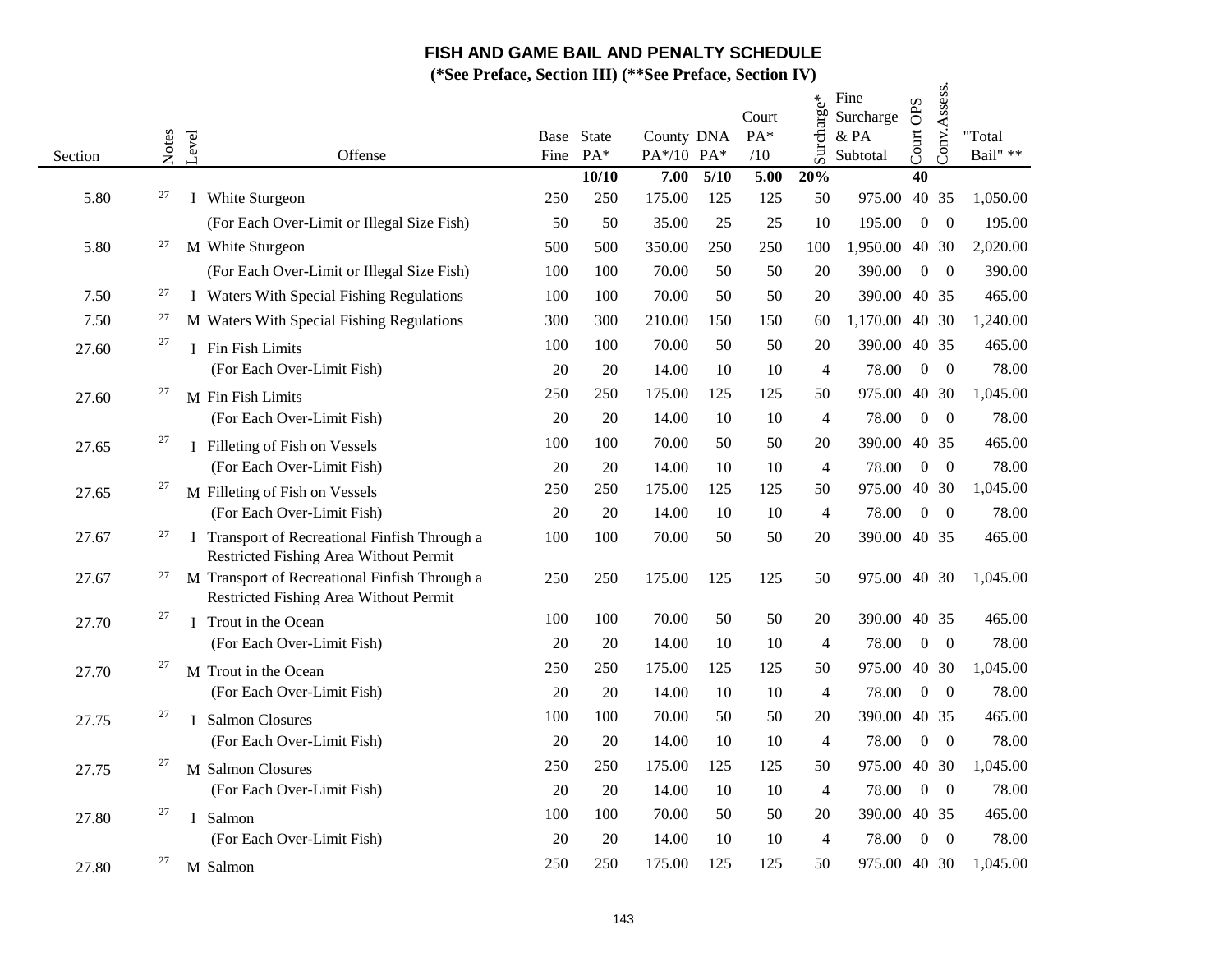|         |       |                                                                                              |         | $1$ cluely because $11/7$ |       | $\mathbf{v}$ is $\mathbf{v}$ |      |                       |                |                                       |                  |                  |                    |
|---------|-------|----------------------------------------------------------------------------------------------|---------|---------------------------|-------|------------------------------|------|-----------------------|----------------|---------------------------------------|------------------|------------------|--------------------|
| Section | Notes | Level                                                                                        | Offense | Base State<br>Fine        | $PA*$ | County DNA<br>PA*/10 PA*     |      | Court<br>$PA*$<br>/10 | Surcharge*     | Fine<br>Surcharge<br>& PA<br>Subtotal | OPS<br>$C$ ourt  | Conv.Assess.     | "Total<br>Bail" ** |
|         |       |                                                                                              |         |                           | 10/10 | 7.00                         | 5/10 | 5.00                  | 20%            |                                       | 40               |                  |                    |
|         |       | (For Each Over-Limit Fish)                                                                   |         | 20                        | 20    | 14.00                        | 10   | 10                    | 4              | 78.00                                 | $\boldsymbol{0}$ | $\boldsymbol{0}$ | 78.00              |
| 27.82   | 27    | I Management Areas, Seasons, Depths,<br>Exceptions, and Fishery Closure Process<br>Described |         | 100                       | 100   | 70.00                        | 50   | 50                    | 20             | 390.00 40 35                          |                  |                  | 465.00             |
|         |       | (For Each Over-Limit Fish)                                                                   |         | 20                        | 20    | 14.00                        | 10   | 10                    | 4              | 78.00                                 | $\overline{0}$   | $\overline{0}$   | 78.00              |
| 27.82   | 27    | M Management Areas, Seasons, Depths,<br>Exceptions, and Fishery Closure Process<br>Described |         | 250                       | 250   | 175.00                       | 125  | 125                   | 50             | 975.00 40 30                          |                  |                  | 1,045.00           |
|         |       | (For Each Over-Limit Fish)                                                                   |         | 20                        | 20    | 14.00                        | 10   | 10                    | 4              | 78.00                                 | $\overline{0}$   | $\overline{0}$   | 78.00              |
| 27.83   | 27    | I California Rockfish Conservation Area                                                      |         | 100                       | 100   | 70.00                        | 50   | 50                    | 20             | 390.00                                | 40 35            |                  | 465.00             |
|         |       | (For Each Over-Limit Fish)                                                                   |         | 20                        | 20    | 14.00                        | 10   | 10                    | 4              | 78.00                                 | $\boldsymbol{0}$ | $\overline{0}$   | 78.00              |
| 27.83   | 27    | M California Rockfish Conservation Area                                                      |         | 250                       | 250   | 175.00                       | 125  | 125                   | 50             | 975.00                                | 40 30            |                  | 1,045.00           |
|         |       | (For Each Over-Limit Fish)                                                                   |         | 20                        | 20    | 14.00                        | 10   | 10                    | 4              | 78.00                                 | $\overline{0}$   | $\overline{0}$   | 78.00              |
| 27.85   | 27    | I Striped Bass                                                                               |         | 100                       | 100   | 70.00                        | 50   | 50                    | 20             | 390.00                                | 40 35            |                  | 465.00             |
|         |       | (For Each Over-Limit Fish)                                                                   |         | 20                        | 20    | 14.00                        | 10   | 10                    | 4              | 78.00                                 | $\boldsymbol{0}$ | $\overline{0}$   | 78.00              |
| 27.85   | 27    | M Striped Bass                                                                               |         | 250                       | 250   | 175.00                       | 125  | 125                   | 50             | 975.00                                | 40 30            |                  | 1,045.00           |
|         |       | (For Each Over-Limit Fish)                                                                   |         | 20                        | 20    | 14.00                        | 10   | 10                    | $\overline{4}$ | 78.00                                 | $\overline{0}$   | $\overline{0}$   | 78.00              |
| 27.90   | 27    | I White Sturgeon                                                                             |         | 250                       | 250   | 175.00                       | 125  | 125                   | 50             | 975.00                                | 40 35            |                  | 1,050.00           |
|         |       | (For Each Over-Limit or Illegal Size Fish)                                                   |         | 50                        | 50    | 35.00                        | 25   | 25                    | 10             | 195.00                                | $\overline{0}$   | $\overline{0}$   | 195.00             |
| 27.90   | 27    | M White Sturgeon                                                                             |         | 500                       | 500   | 350.00                       | 250  | 250                   | 100            | 1,950.00 40 30                        |                  |                  | 2,020.00           |
|         |       | (For Each Over-Limit or Illegal Size Fish)                                                   |         | 100                       | 100   | 70.00                        | 50   | 50                    | 20             | 390.00                                | $\boldsymbol{0}$ | $\overline{0}$   | 390.00             |
| 27.92   | 27    | I White Sturgeon Reporting and Tagging<br>Requirements for Ocean Waters                      |         | 100                       | 100   | 70.00                        | 50   | 50                    | 20             | 390.00 40 35                          |                  |                  | 465.00             |
| 27.92   | 27    | M White Sturgeon Reporting and Tagging<br>Requirements for Ocean Waters                      |         | 300                       | 300   | 210.00                       | 150  | 150                   | 60             | 1,170.00 40 30                        |                  |                  | 1,240.00           |
| 27.95   | 27    | <b>Sturgeon Closure</b><br>I                                                                 |         | 100                       | 100   | 70.00                        | 50   | 50                    | 20             | 390.00 40 35                          |                  |                  | 465.00             |
|         |       | (For Each Over-Limit Fish)                                                                   |         | 20                        | 20    | 14.00                        | 10   | 10                    | 4              | 78.00                                 | $\boldsymbol{0}$ | $\overline{0}$   | 78.00              |
| 27.95   | 27    | M Sturgeon Closure                                                                           |         | 250                       | 250   | 175.00                       | 125  | 125                   | 50             | 975.00 40 30                          |                  |                  | 1,045.00           |
|         |       | (For Each Over-Limit Fish)                                                                   |         | 20                        | 20    | 14.00                        | 10   | 10                    | 4              | 78.00                                 | $\overline{0}$   | $\overline{0}$   | 78.00              |
| 28.00   | 27    | Grunion, California<br>L                                                                     |         | 100                       | 100   | 70.00                        | 50   | 50                    | 20             | 390.00 40 35                          |                  |                  | 465.00             |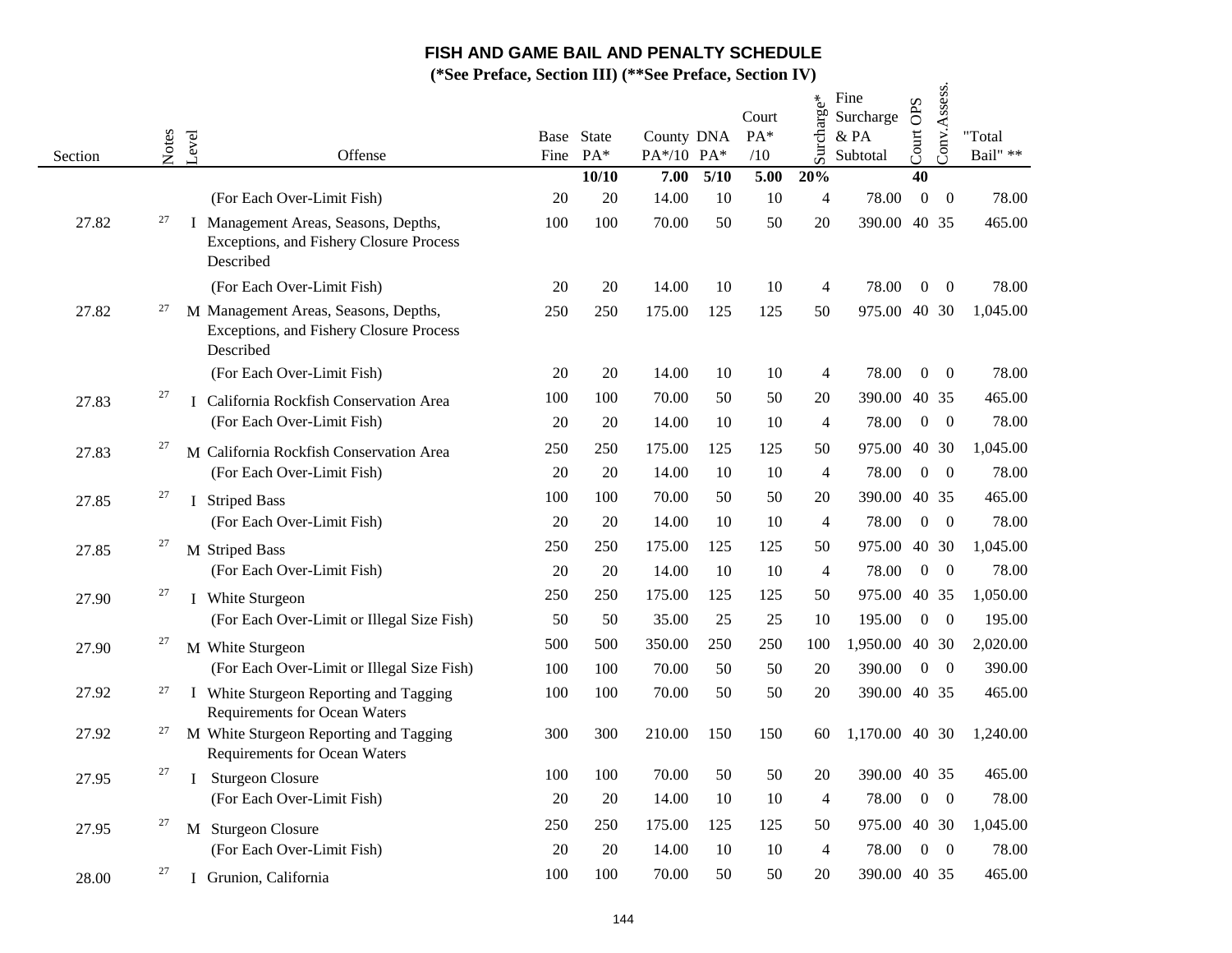|         |       |                                      | <b>1</b> FURCG, SCCHON <b>HI</b> |                     |                          |      | $\overline{O}$ Lettrace, $\overline{O}$ centrace $\overline{I}$ |                |                                       |                  |                  |                    |
|---------|-------|--------------------------------------|----------------------------------|---------------------|--------------------------|------|-----------------------------------------------------------------|----------------|---------------------------------------|------------------|------------------|--------------------|
| Section | Notes | Level<br>Offense                     | Fine                             | Base State<br>$PA*$ | County DNA<br>PA*/10 PA* |      | Court<br>$PA*$<br>/10                                           | Surcharge*     | Fine<br>Surcharge<br>& PA<br>Subtotal | Court OPS        | Conv.Assess.     | "Total<br>Bail" ** |
|         |       |                                      |                                  | 10/10               | 7.00                     | 5/10 | 5.00                                                            | 20%            |                                       | 40               |                  |                    |
|         |       | (For Each Over-Limit Fish)           | 20                               | 20                  | 14.00                    | 10   | 10                                                              | 4              | 78.00                                 | $\boldsymbol{0}$ | $\boldsymbol{0}$ | 78.00              |
| 28.00   | 27    | M Grunion, California                | 250                              | 250                 | 175.00                   | 125  | 125                                                             | 50             | 975.00                                |                  | 40 30            | 1,045.00           |
|         |       | (For Each Over-Limit Fish)           | 20                               | 20                  | 14.00                    | 10   | 10                                                              | $\overline{4}$ | 78.00                                 | $\overline{0}$   | $\overline{0}$   | 78.00              |
| 28.05   | 27    | I Garibaldi                          | 100                              | 100                 | 70.00                    | 50   | 50                                                              | 20             | 390.00                                |                  | 40 35            | 465.00             |
|         |       | (For Each Over-Limit Fish)           | 20                               | 20                  | 14.00                    | 10   | 10                                                              | 4              | 78.00                                 | $\overline{0}$   | $\overline{0}$   | 78.00              |
| 28.05   | 27    | M Garibaldi                          | 250                              | 250                 | 175.00                   | 125  | 125                                                             | 50             | 975.00 40 30                          |                  |                  | 1,045.00           |
|         |       | (For Each Over-Limit Fish)           | 20                               | 20                  | 14.00                    | 10   | 10                                                              | $\overline{4}$ | 78.00                                 | $\overline{0}$   | $\overline{0}$   | 78.00              |
| 28.06   | 27    | I White Shark                        | 100                              | 100                 | 70.00                    | 50   | 50                                                              | 20             | 390.00                                |                  | 40 35            | 465.00             |
|         |       | (For Each Over-Limit Fish)           | 20                               | 20                  | 14.00                    | 10   | 10                                                              | 4              | 78.00                                 | $\overline{0}$   | $\overline{0}$   | 78.00              |
| 28.06   | 27    | M White Shark                        | 250                              | 250                 | 175.00                   | 125  | 125                                                             | 50             | 975.00                                |                  | 40 30            | 1,045.00           |
|         |       | (For Each Over-Limit Fish)           | 20                               | 20                  | 14.00                    | 10   | 10                                                              | 4              | 78.00                                 | $\overline{0}$   | $\overline{0}$   | 78.00              |
| 28.10   | 27    | I Giant (Black) Sea Bass             | 100                              | 100                 | 70.00                    | 50   | 50                                                              | 20             | 390.00                                |                  | 40 35            | 465.00             |
|         |       | (For Each Over-Limit Fish)           | 20                               | 20                  | 14.00                    | 10   | 10                                                              | 4              | 78.00                                 | $\overline{0}$   | $\overline{0}$   | 78.00              |
| 28.10   | 27    | M Giant (Black) Sea Bass             | 250                              | 250                 | 175.00                   | 125  | 125                                                             | 50             | 975.00 40 30                          |                  |                  | 1,045.00           |
|         |       | (For Each Over-Limit Fish)           | 20                               | 20                  | 14.00                    | 10   | 10                                                              | 4              | 78.00                                 | $\overline{0}$   | $\overline{0}$   | 78.00              |
| 28.12   | 27    | I Gulf Grouper and Broomtail Grouper | 100                              | 100                 | 70.00                    | 50   | 50                                                              | 20             | 390.00                                |                  | 40 35            | 465.00             |
|         |       | (For Each Over-Limit Fish)           | 20                               | 20                  | 14.00                    | 10   | 10                                                              | 4              | 78.00                                 | $\overline{0}$   | $\overline{0}$   | 78.00              |
| 28.12   | 27    | M Gulf Grouper and Broomtail Grouper | 250                              | 250                 | 175.00                   | 125  | 125                                                             | 50             | 975.00                                | 40 30            |                  | 1,045.00           |
|         |       | (For Each Over-Limit Fish)           | 20                               | 20                  | 14.00                    | 10   | 10                                                              | 4              | 78.00                                 | $\overline{0}$   | $\overline{0}$   | 78.00              |
| 28.15   | 27    | I Halibut, California                | 100                              | 100                 | 70.00                    | 50   | 50                                                              | 20             | 390.00                                |                  | 40 35            | 465.00             |
|         |       | (For Each Over-Limit Fish)           | 20                               | 20                  | 14.00                    | 10   | 10                                                              | 4              | 78.00                                 | $\overline{0}$   | $\overline{0}$   | 78.00              |
| 28.15   | 27    | M Halibut, California                | 250                              | 250                 | 175.00                   | 125  | 125                                                             | 50             | 975.00                                | 40 30            |                  | 1,045.00           |
|         |       | (For Each Over-Limit Fish)           | 20                               | 20                  | 14.00                    | 10   | 10                                                              | $\overline{4}$ | 78.00                                 | $\overline{0}$   | $\overline{0}$   | 78.00              |
| 28.20   | 27    | I Halibut, Pacific                   | 100                              | 100                 | 70.00                    | 50   | 50                                                              | 20             | 390.00                                |                  | 40 35            | 465.00             |
|         |       | (For Each Over-Limit Fish)           | 20                               | 20                  | 14.00                    | 10   | 10                                                              | $\overline{4}$ | 78.00                                 | $\overline{0}$   | $\overline{0}$   | 78.00              |
| 28.20   | 27    | M Halibut, Pacific                   | 250                              | 250                 | 175.00                   | 125  | 125                                                             | 50             | 975.00                                |                  | 40 30            | 1,045.00           |
|         |       | (For Each Over-Limit Fish)           | 20                               | 20                  | 14.00                    | 10   | 10                                                              | 4              | 78.00                                 | $\overline{0}$   | $\overline{0}$   | 78.00              |
| 28.25   | 27    | Barracuda, California<br>L           | 100                              | 100                 | 70.00                    | 50   | 50                                                              | 20             | 390.00                                |                  | 40 35            | 465.00             |
|         |       | (For Each Over-Limit Fish)           | 20                               | 20                  | 14.00                    | 10   | 10                                                              | 4              | 78.00                                 | $\overline{0}$   | $\boldsymbol{0}$ | 78.00              |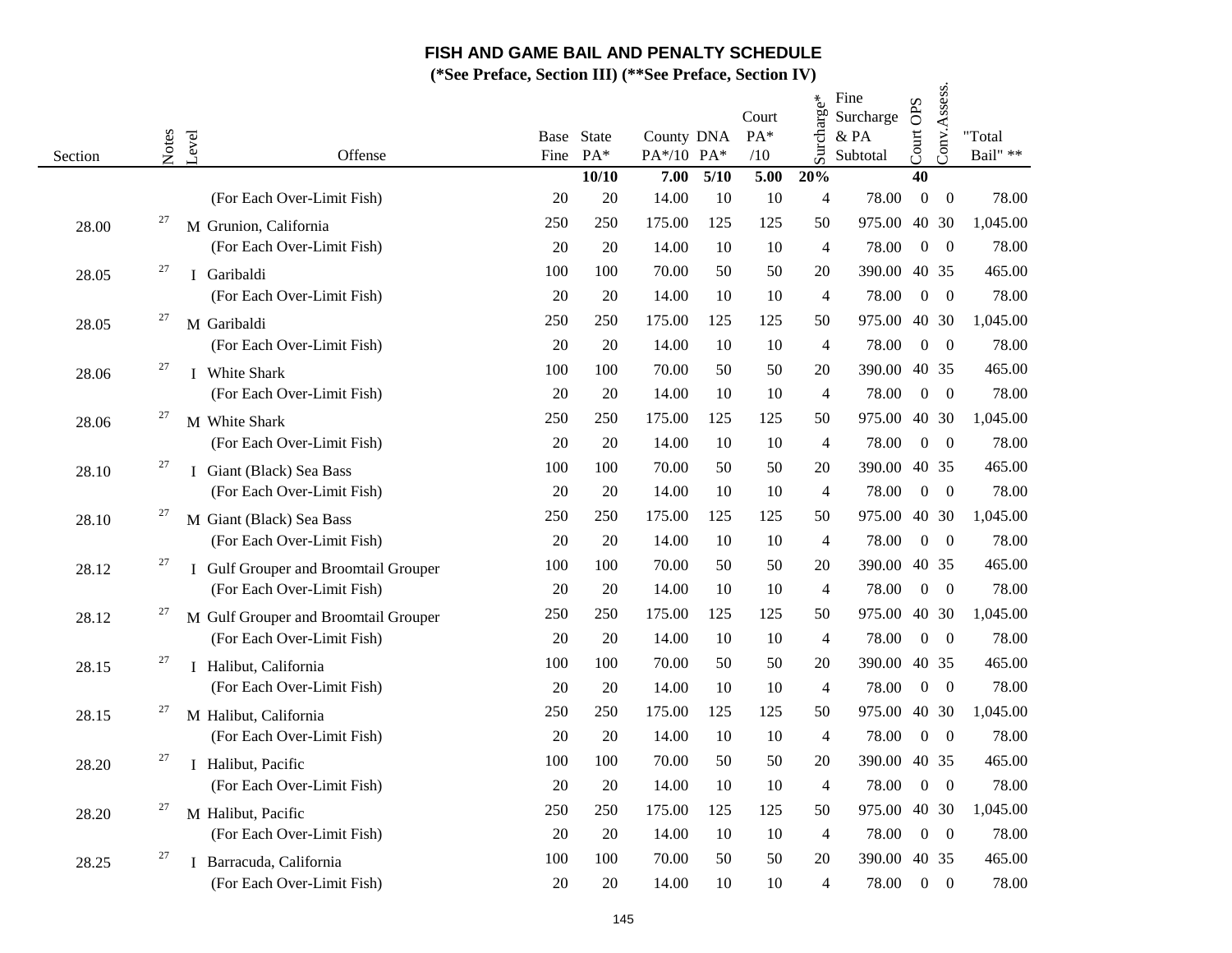|         |       |                                                                | $\alpha$ 1 ruale, secuvir 111/ |                |                          |      | $\overline{O}$ Lettrace, $O$ cchoil IV |                |                                       |                  |                |                    |
|---------|-------|----------------------------------------------------------------|--------------------------------|----------------|--------------------------|------|----------------------------------------|----------------|---------------------------------------|------------------|----------------|--------------------|
| Section | Notes | Level<br>Offense                                               | Base<br>Fine                   | State<br>$PA*$ | County DNA<br>PA*/10 PA* |      | Court<br>$PA*$<br>/10                  | Surcharge*     | Fine<br>Surcharge<br>& PA<br>Subtotal | Court OPS        | Conv.Assess.   | "Total<br>Bail" ** |
|         |       |                                                                |                                | 10/10          | 7.00                     | 5/10 | 5.00                                   | 20%            |                                       | 40               |                |                    |
| 28.25   | 27    | M Barracuda, California                                        | 250                            | 250            | 175.00                   | 125  | 125                                    | 50             | 975.00                                |                  | 40 30          | 1,045.00           |
|         |       | (For Each Over-Limit Fish)                                     | 20                             | 20             | 14.00                    | 10   | 10                                     | 4              | 78.00                                 | $\mathbf{0}$     | $\overline{0}$ | 78.00              |
| 28.26   | 27    | I California Sheephead                                         | 100                            | 100            | 70.00                    | 50   | 50                                     | 20             | 390.00                                |                  | 40 35          | 465.00             |
|         |       | (For Each Over-Limit Fish)                                     | 20                             | 20             | 14.00                    | 10   | 10                                     | $\overline{4}$ | 78.00                                 | $\mathbf{0}$     | $\overline{0}$ | 78.00              |
| 28.26   | 27    | M California Sheephead                                         | 250                            | 250            | 175.00                   | 125  | 125                                    | 50             | 975.00                                |                  | 40 30          | 1,045.00           |
|         |       | (For Each Over-Limit Fish)                                     | 20                             | 20             | 14.00                    | 10   | 10                                     | $\overline{4}$ | 78.00                                 | $\mathbf{0}$     | $\overline{0}$ | 78.00              |
| 28.27   | 27    | I Lingcod                                                      | 100                            | 100            | 70.00                    | 50   | 50                                     | 20             | 390.00                                |                  | 40 35          | 465.00             |
|         |       | (For Each Over-Limit Fish)                                     | 20                             | 20             | 14.00                    | 10   | 10                                     | $\overline{4}$ | 78.00                                 | $\mathbf{0}$     | $\Omega$       | 78.00              |
| 28.27   | 27    | M Lingcod                                                      | 250                            | 250            | 175.00                   | 125  | 125                                    | 50             | 975.00                                |                  | 40 30          | 1,045.00           |
|         |       | (For Each Over-Limit Fish)                                     | 20                             | 20             | 14.00                    | 10   | 10                                     | $\overline{4}$ | 78.00                                 | $\mathbf{0}$     | $\overline{0}$ | 78.00              |
| 28.28   | 27    | I Cabezon                                                      | 100                            | 100            | 70.00                    | 50   | 50                                     | 20             | 390.00                                |                  | 40 35          | 465.00             |
|         |       | (For Each Over-Limit Fish)                                     | 20                             | 20             | 14.00                    | 10   | 10                                     | $\overline{4}$ | 78.00                                 | $\mathbf{0}$     | $\overline{0}$ | 78.00              |
| 28.28   | 27    | M Cabezon                                                      | 250                            | 250            | 175.00                   | 125  | 125                                    | 50             | 975.00                                |                  | 40 30          | 1,045.00           |
|         |       | (For Each Over-Limit Fish)                                     | 20                             | 20             | 14.00                    | 10   | 10                                     | $\overline{4}$ | 78.00                                 | $\mathbf{0}$     | $\overline{0}$ | 78.00              |
| 28.29   | 27    | I Kelp Greenling, Rock Greenling                               | 100                            | 100            | 70.00                    | 50   | 50                                     | 20             | 390.00                                | 40 35            |                | 465.00             |
|         |       | (For Each Over-Limit Fish)                                     | 20                             | 20             | 14.00                    | 10   | 10                                     | $\overline{4}$ | 78.00                                 | $\overline{0}$   | $\overline{0}$ | 78.00              |
| 28.29   | 27    | M Kelp Greenling, Rock Greenling                               | 250                            | 250            | 175.00                   | 125  | 125                                    | 50             | 975.00                                |                  | 40 30          | 1,045.00           |
|         |       | (For Each Over-Limit Fish)                                     | 20                             | 20             | 14.00                    | 10   | 10                                     | $\overline{4}$ | 78.00                                 | $\mathbf{0}$     | $\overline{0}$ | 78.00              |
| 28.30   | 27    | I Kelp Bass, Barred Sand Bass, and Spotted<br><b>Sand Bass</b> | 100                            | 100            | 70.00                    | 50   | 50                                     | 20             | 390.00 40 35                          |                  |                | 465.00             |
|         |       | (For Each Over-Limit Fish)                                     | 20                             | 20             | 14.00                    | 10   | 10                                     | 4              | 78.00                                 | $\overline{0}$   | $\overline{0}$ | 78.00              |
| 28.30   | 27    | M Kelp Bass, Barred Sand Bass, and Spotted<br>Sand Bass        | 250                            | 250            | 175.00                   | 125  | 125                                    | 50             | 975.00 40 30                          |                  |                | 1,045.00           |
|         |       | (For Each Over-Limit Fish)                                     | 20                             | 20             | 14.00                    | 10   | 10                                     | $\overline{4}$ | 78.00                                 | $\boldsymbol{0}$ | $\mathbf{0}$   | 78.00              |
| 28.32   | 27    | I Pacific Bonito                                               | 100                            | 100            | 70.00                    | 50   | 50                                     | 20             | 390.00                                |                  | 40 35          | 465.00             |
|         |       | (For Each Over-Limit Fish)                                     | 20                             | 20             | 14.00                    | 10   | 10                                     | $\overline{4}$ | 78.00                                 | $\mathbf{0}$     | $\overline{0}$ | 78.00              |
| 28.32   | 27    | M Pacific Bonito                                               | 250                            | 250            | 175.00                   | 125  | 125                                    | 50             | 975.00                                |                  | 40 30          | 1,045.00           |
|         |       | (For Each Over-Limit Fish)                                     | 20                             | 20             | 14.00                    | 10   | 10                                     | 4              | 78.00                                 | $\overline{0}$   | $\overline{0}$ | 78.00              |
| 28.35   | 27    | I White Seabass                                                | 100                            | 100            | 70.00                    | 50   | 50                                     | 20             | 390.00 40 35                          |                  |                | 465.00             |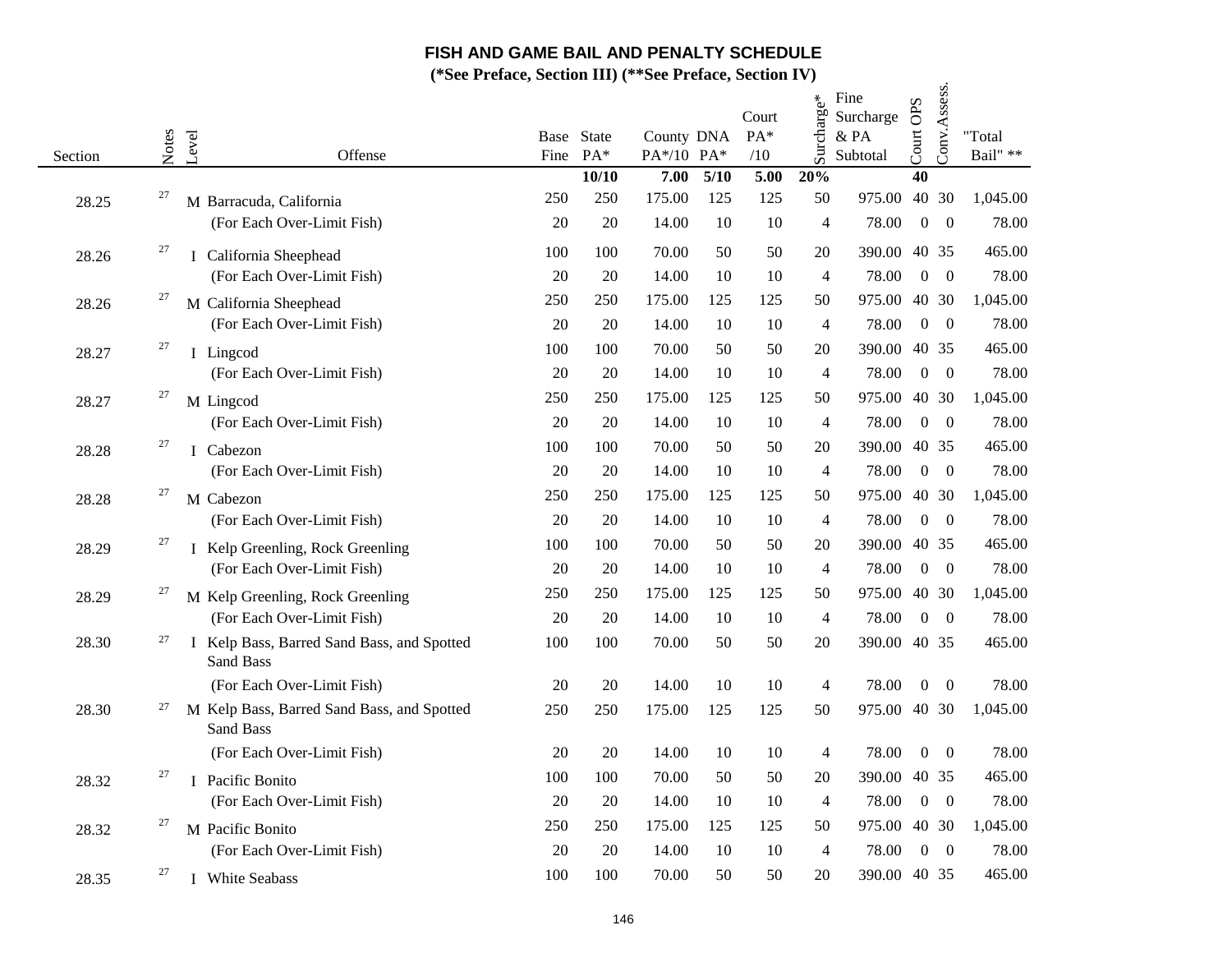|         |       |                                                          | $\alpha$ i relate, because $\mathbf{m}_f$ |                     |                          |      | $\overline{D}U$ I Fugue, $DULUIII$ I $\overline{V}$ |                |                                       |                  |                  |                            |
|---------|-------|----------------------------------------------------------|-------------------------------------------|---------------------|--------------------------|------|-----------------------------------------------------|----------------|---------------------------------------|------------------|------------------|----------------------------|
| Section | Notes | Level<br>Offense                                         | Fine                                      | Base State<br>$PA*$ | County DNA<br>PA*/10 PA* |      | Court<br>PA*<br>/10                                 | Surcharge*     | Fine<br>Surcharge<br>& PA<br>Subtotal | Court OPS        | Conv.Assess.     | "Total<br>Bail" $\ast\ast$ |
|         |       |                                                          |                                           | 10/10               | 7.00                     | 5/10 | 5.00                                                | 20%            |                                       | 40               |                  |                            |
|         |       | (For Each Over-Limit Fish)                               | 20                                        | 20                  | 14.00                    | 10   | 10                                                  | $\overline{4}$ | 78.00                                 | $\boldsymbol{0}$ | $\boldsymbol{0}$ | 78.00                      |
| 28.35   | 27    | M White Seabass                                          | 250                                       | 250                 | 175.00                   | 125  | 125                                                 | 50             | 975.00                                | 40               | 30               | 1,045.00                   |
|         |       | (For Each Over-Limit Fish)                               | 20                                        | 20                  | 14.00                    | 10   | 10                                                  | $\overline{4}$ | 78.00                                 | $\mathbf{0}$     | $\theta$         | 78.00                      |
| 28.37   | 27    | I Yellowtail                                             | 100                                       | 100                 | 70.00                    | 50   | 50                                                  | 20             | 390.00                                |                  | 40 35            | 465.00                     |
|         |       | (For Each Over-Limit Fish)                               | 20                                        | 20                  | 14.00                    | 10   | 10                                                  | $\overline{4}$ | 78.00                                 | $\boldsymbol{0}$ | $\overline{0}$   | 78.00                      |
| 28.37   | 27    | M Yellowtail                                             | 250                                       | 250                 | 175.00                   | 125  | 125                                                 | 50             | 975.00                                |                  | 40 30            | 1,045.00                   |
|         |       | (For Each Over-Limit Fish)                               | 20                                        | 20                  | 14.00                    | 10   | 10                                                  | $\overline{4}$ | 78.00                                 | $\Omega$         | $\boldsymbol{0}$ | 78.00                      |
| 28.40   | 27    | I Broadbill Swordfish                                    | 100                                       | 100                 | 70.00                    | 50   | 50                                                  | 20             | 390.00                                |                  | 40 35            | 465.00                     |
|         |       | (For Each Over-Limit Fish)                               | 20                                        | 20                  | 14.00                    | 10   | 10                                                  | $\overline{4}$ | 78.00                                 | $\overline{0}$   | $\theta$         | 78.00                      |
| 28.40   | 27    | M Broadbill Swordfish                                    | 250                                       | 250                 | 175.00                   | 125  | 125                                                 | 50             | 975.00                                |                  | 40 30            | 1,045.00                   |
|         |       | (For Each Over-Limit Fish)                               | 20                                        | 20                  | 14.00                    | 10   | 10                                                  | $\overline{4}$ | 78.00                                 | $\boldsymbol{0}$ | $\overline{0}$   | 78.00                      |
| 28.45   | 27    | I Surf Smelt (Night Smelt, Day Fish, Whitebait<br>Smelt) | 100                                       | 100                 | 70.00                    | 50   | 50                                                  | 20             | 390.00                                |                  | 40 35            | 465.00                     |
|         |       | (For Each Over-Limit Fish)                               | 20                                        | 20                  | 14.00                    | 10   | 10                                                  | $\overline{4}$ | 78.00                                 | $\mathbf{0}$     | $\boldsymbol{0}$ | 78.00                      |
| 28.45   | 27    | M Surf Smelt (Night Smelt, Day Fish, Whitebait<br>Smelt) | 250                                       | 250                 | 175.00                   | 125  | 125                                                 | 50             | 975.00                                | 40 30            |                  | 1,045.00                   |
|         |       | (For Each Over-Limit Fish)                               | 20                                        | 20                  | 14.00                    | 10   | 10                                                  | $\overline{4}$ | 78.00                                 | $\overline{0}$   | $\overline{0}$   | 78.00                      |
| 28.50   | 27    | I Marlin                                                 | 100                                       | 100                 | 70.00                    | 50   | 50                                                  | 20             | 390.00                                |                  | 40 35            | 465.00                     |
|         |       | (For Each Over-Limit Fish)                               | 20                                        | 20                  | 14.00                    | 10   | 10                                                  | 4              | 78.00                                 | $\boldsymbol{0}$ | $\overline{0}$   | 78.00                      |
| 28.50   | 27    | M Marlin                                                 | 250                                       | 250                 | 175.00                   | 125  | 125                                                 | 50             | 975.00                                |                  | 40 30            | 1,045.00                   |
|         |       | (For Each Over-Limit Fish)                               | 20                                        | 20                  | 14.00                    | 10   | 10                                                  | $\overline{4}$ | 78.00                                 | $\Omega$         | $\theta$         | 78.00                      |
| 28.54   | 27    | I California Scorpionfish (Sculpin)                      | 100                                       | 100                 | 70.00                    | 50   | 50                                                  | 20             | 390.00                                |                  | 40 35            | 465.00                     |
|         |       | (For Each Over-Limit Fish)                               | 20                                        | 20                  | 14.00                    | 10   | 10                                                  | $\overline{4}$ | 78.00                                 | $\boldsymbol{0}$ | $\overline{0}$   | 78.00                      |
| 28.54   | 27    | M California Scorpionfish (Sculpin)                      | 250                                       | 250                 | 175.00                   | 125  | 125                                                 | 50             | 975.00                                |                  | 40 30            | 1,045.00                   |
|         |       | (For Each Over-Limit Fish)                               | 20                                        | 20                  | 14.00                    | 10   | 10                                                  | $\overline{4}$ | 78.00                                 | $\mathbf{0}$     | $\overline{0}$   | 78.00                      |
| 28.55   | 27    | I Rockfish (Sebastes)                                    | 100                                       | 100                 | 70.00                    | 50   | 50                                                  | 20             | 390.00                                |                  | 40 35            | 465.00                     |
|         |       | (For Each Over-Limit Fish)                               | 20                                        | 20                  | 14.00                    | 10   | 10                                                  | $\overline{4}$ | 78.00                                 | $\overline{0}$   | $\overline{0}$   | 78.00                      |
| 28.55   | 27    | M Rockfish (Sebastes)                                    | 250                                       | 250                 | 175.00                   | 125  | 125                                                 | 50             | 975.00                                |                  | 40 30            | 1,045.00                   |
|         |       | (For Each Over-Limit Fish)                               | 20                                        | 20                  | 14.00                    | 10   | 10                                                  | $\overline{4}$ | 78.00                                 | $\overline{0}$   | $\overline{0}$   | 78.00                      |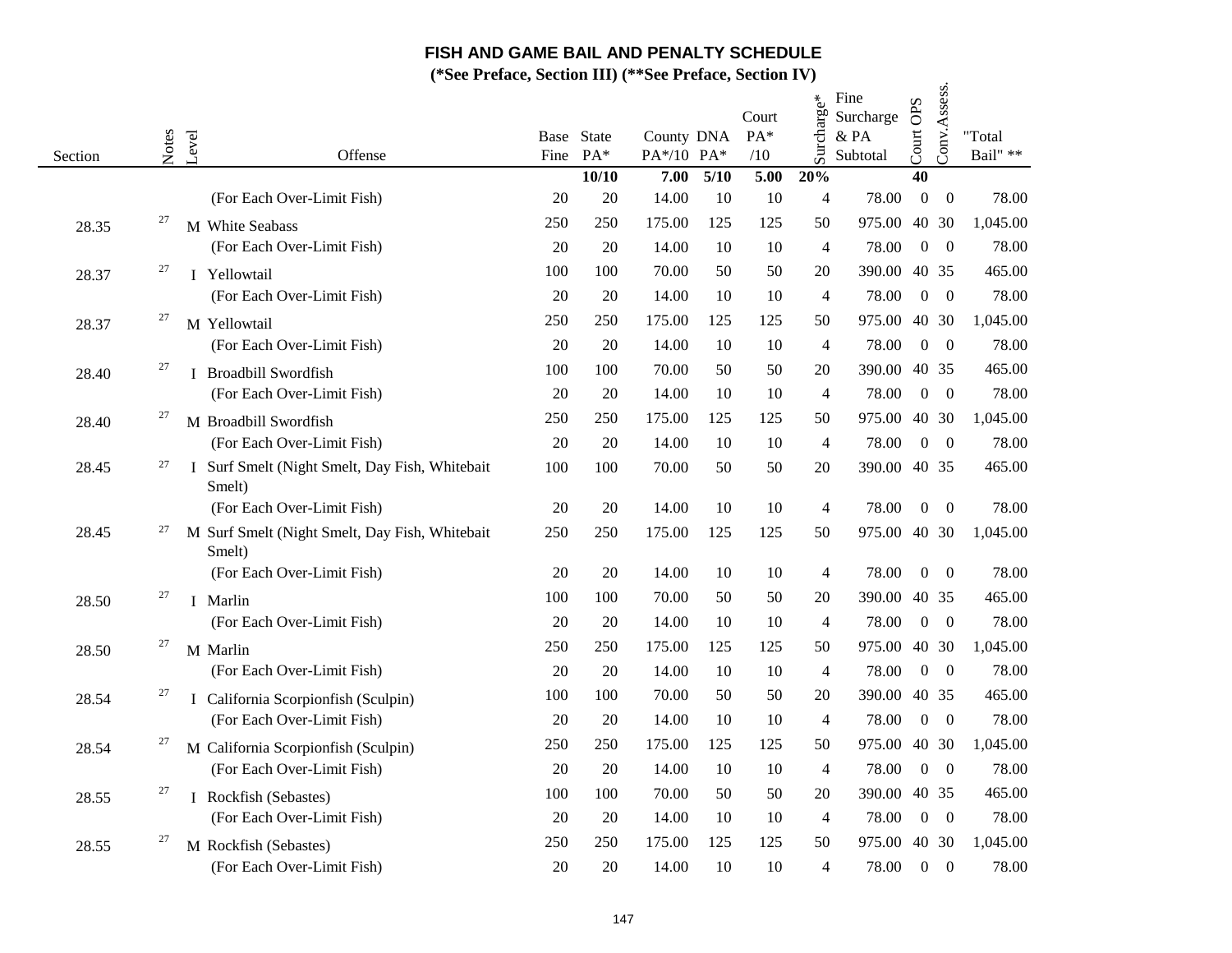|         |       |                                                                                          |      |            |            |      | Court | Surcharge*     | Fine<br>Surcharge | OPS              | Conv.Assess.   |          |
|---------|-------|------------------------------------------------------------------------------------------|------|------------|------------|------|-------|----------------|-------------------|------------------|----------------|----------|
|         |       |                                                                                          |      | Base State | County DNA |      | PA*   |                | & PA              |                  |                | "Total   |
| Section | Notes | Level<br>Offense                                                                         | Fine | $PA*$      | PA*/10 PA* |      | /10   |                | Subtotal          | Court            |                | Bail" ** |
|         |       |                                                                                          |      | 10/10      | 7.00       | 5/10 | 5.00  | 20%            |                   | 40               |                |          |
| 28.56   | 27    | I Leopard Shark                                                                          | 100  | 100        | 70.00      | 50   | 50    | 20             | 390.00            | 40 35            |                | 465.00   |
|         |       | (For Each Over-Limit Fish)                                                               | 20   | 20         | 14.00      | 10   | 10    | 4              | 78.00             | $\overline{0}$   | $\overline{0}$ | 78.00    |
| 28.56   | 27    | M Leopard Shark                                                                          | 250  | 250        | 175.00     | 125  | 125   | 50             | 975.00            | 40 30            |                | 1,045.00 |
|         |       | (For Each Over-Limit Fish)                                                               | 20   | 20         | 14.00      | 10   | 10    | 4              | 78.00             | $\Omega$         | $\overline{0}$ | 78.00    |
| 28.58   | 27    | I Ocean Whitefish                                                                        | 100  | 100        | 70.00      | 50   | 50    | 20             | 390.00 40 35      |                  |                | 465.00   |
|         |       | (For Each Over-Limit Fish)                                                               | 20   | 20         | 14.00      | 10   | 10    | $\overline{4}$ | 78.00             | $\overline{0}$   | $\overline{0}$ | 78.00    |
| 28.58   | 27    | M Ocean Whitefish                                                                        | 250  | 250        | 175.00     | 125  | 125   | 50             | 975.00 40 30      |                  |                | 1,045.00 |
|         |       | (For Each Over-Limit Fish)                                                               | 20   | 20         | 14.00      | 10   | 10    | $\overline{4}$ | 78.00             | $\overline{0}$   | $\overline{0}$ | 78.00    |
| 28.59   | 27    | I Surfperch                                                                              | 100  | 100        | 70.00      | 50   | 50    | 20             | 390.00 40 35      |                  |                | 465.00   |
|         |       | (For Each Over-Limit Fish)                                                               | 20   | 20         | 14.00      | 10   | 10    | $\overline{4}$ | 78.00             | $\overline{0}$   | $\overline{0}$ | 78.00    |
| 28.59   | 27    | M Surfperch                                                                              | 250  | 250        | 175.00     | 125  | 125   | 50             | 975.00            | 40 30            |                | 1,045.00 |
|         |       | (For Each Over-Limit Fish)                                                               | 20   | 20         | 14.00      | 10   | 10    | $\overline{4}$ | 78.00             | $\overline{0}$   | $\overline{0}$ | 78.00    |
| 28.60   | 27    | I Herring Eggs                                                                           | 100  | 100        | 70.00      | 50   | 50    | 20             | 390.00 40 35      |                  |                | 465.00   |
|         |       | (For Each Pound Over Limit)                                                              | 20   | 20         | 14.00      | 10   | 10    | 4              | 78.00             | $\boldsymbol{0}$ | $\overline{0}$ | 78.00    |
| 28.60   | 27    | M Herring Eggs                                                                           | 250  | 250        | 175.00     | 125  | 125   | 50             | 975.00            |                  | 40 30          | 1,045.00 |
|         |       | (For Each Pound Over Limit)                                                              | 20   | 20         | 14.00      | 10   | 10    | 4              | 78.00             | $\boldsymbol{0}$ | $\overline{0}$ | 78.00    |
| 28.62   | 27    | I Herring                                                                                | 100  | 100        | 70.00      | 50   | 50    | 20             | 390.00            | 40 35            |                | 465.00   |
|         |       | (For Each Over-Limit Fish)                                                               | 20   | 20         | 14.00      | 10   | 10    | 4              | 78.00             | $\overline{0}$   | $\overline{0}$ | 78.00    |
| 28.62   | 27    | M Herring                                                                                | 250  | 250        | 175.00     | 125  | 125   | 50             | 975.00            | 40 30            |                | 1,045.00 |
|         |       | (For Each Over-Limit Fish)                                                               | 20   | 20         | 14.00      | 10   | 10    | $\overline{4}$ | 78.00             | $\overline{0}$   | $\overline{0}$ | 78.00    |
| 28.65   | 27    | I Fin Fish-General Gear Restrictions                                                     | 100  | 100        | 70.00      | 50   | 50    | 20             | 390.00 40 35      |                  |                | 465.00   |
| 28.65   | 27    | M Fin Fish-General Gear Restrictions                                                     | 250  | 250        | 175.00     | 125  | 125   | 50             | 975.00 40 30      |                  |                | 1,045.00 |
| 28.70   | 27    | I Weight, Power Driven Gurdies, or Power<br>Driven Winches                               | 100  | 100        | 70.00      | 50   | 50    | 20             | 390.00 40 35      |                  |                | 465.00   |
| 28.70   | 27    | M Weight, Power Driven Gurdies, or Power<br>Driven Winches                               | 250  | 250        | 175.00     | 125  | 125   | 50             | 975.00 40 30      |                  |                | 1,045.00 |
| 28.75   | 27    | I Baited Traps for Shiner Surfperch, Pacific<br>Staghorn Sculpin, and Longjaw Mudsuckers | 100  | 100        | 70.00      | 50   | 50    | 20             | 390.00 40 35      |                  |                | 465.00   |
| 28.75   | 27    | M Baited Traps for Shiner Surfperch, Pacific<br>Staghorn Sculpin, and Longjaw Mudsuckers | 250  | 250        | 175.00     | 125  | 125   | 50             | 975.00 40 30      |                  |                | 1,045.00 |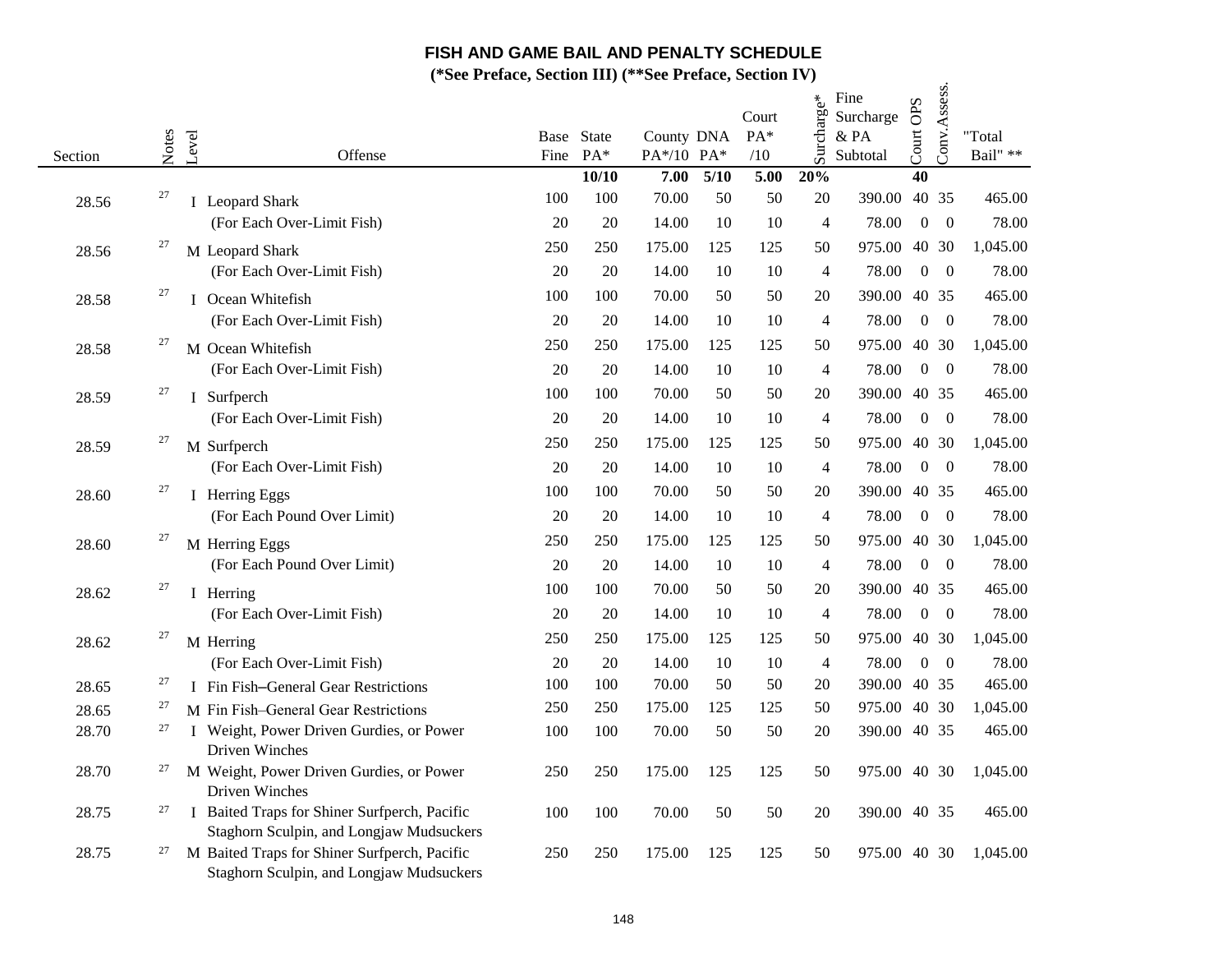|         |       |       |                                                         |      | $11$ clace, because $III/$ |                          |        | $\overline{O}$ Lettrace, $O$ cchoil IV |                |                                      |                  |                |                            |
|---------|-------|-------|---------------------------------------------------------|------|----------------------------|--------------------------|--------|----------------------------------------|----------------|--------------------------------------|------------------|----------------|----------------------------|
| Section | Notes | Level | Offense                                                 | Fine | Base State<br>$PA*$        | County DNA<br>PA*/10 PA* |        | Court<br>PA*<br>/10                    | Surcharge*     | Fine<br>Surcharge<br>&PA<br>Subtotal | Court OPS        | Conv.Assess.   | "Total<br>Bail" $\ast\ast$ |
|         |       |       |                                                         |      | 10/10                      | 7.00                     | $5/10$ | 5.00                                   | 20%            |                                      | 40               |                |                            |
| 28.80   | 27    |       | I Dip Nets and Hawaiian-Type Throw Nets                 | 100  | 100                        | 70.00                    | 50     | 50                                     | 20             | 390.00                               |                  | 40 35          | 465.00                     |
| 28.80   | 27    |       | M Dip Nets and Hawaiian-Type Throw Nets                 | 250  | 250                        | 175.00                   | 125    | 125                                    | 50             | 975.00                               |                  | 40 30          | 1,045.00                   |
| 28.85   | 27    |       | I Beach Nets                                            | 100  | 100                        | 70.00                    | 50     | 50                                     | 20             | 390.00                               |                  | 40 35          | 465.00                     |
| 28.85   | 27    |       | M Beach Nets                                            | 250  | 250                        | 175.00                   | 125    | 125                                    | 50             | 975.00 40 30                         |                  |                | 1,045.00                   |
| 28.90   | 27    |       | I Diving, Spearfishing                                  | 100  | 100                        | 70.00                    | 50     | 50                                     | 20             | 390.00 40 35                         |                  |                | 465.00                     |
| 28.90   | 27    |       | M Diving, Spearfishing                                  | 250  | 250                        | 175.00                   | 125    | 125                                    | 50             | 975.00                               |                  | 40 30          | 1,045.00                   |
| 28.91   | 27    |       | I Slurp Guns                                            | 100  | 100                        | 70.00                    | 50     | 50                                     | 20             | 390.00                               |                  | 40 35          | 465.00                     |
| 28.91   | 27    |       | M Slurp Guns                                            | 250  | 250                        | 175.00                   | 125    | 125                                    | 50             | 975.00 40 30                         |                  |                | 1,045.00                   |
| 28.95   | 27    |       | I Spears, Harpoons, and Bow and Arrow Fishing<br>Tackle | 100  | 100                        | 70.00                    | 50     | 50                                     | 20             | 390.00 40 35                         |                  |                | 465.00                     |
| 28.95   | 27    |       | M Spears, Harpoons, and Bow and Arrow Fishing<br>Tackle | 250  | 250                        | 175.00                   | 125    | 125                                    | 50             | 975.00 40 30                         |                  |                | 1,045.00                   |
| 29.00   | 27    |       | I Gear Used in Taking Grunion                           | 100  | 100                        | 70.00                    | 50     | 50                                     | 20             | 390.00 40 35                         |                  |                | 465.00                     |
| 29.00   | 27    |       | M Gear Used in Taking Grunion                           | 250  | 250                        | 175.00                   | 125    | 125                                    | 50             | 975.00                               |                  | 40 30          | 1,045.00                   |
| 29.05   | 27    |       | I Invertebrates-General                                 | 100  | 100                        | 70.00                    | 50     | 50                                     | 20             | 390.00                               |                  | 40 35          | 465.00                     |
| 29.05   | 27    |       | M Invertebrates-General                                 | 250  | 250                        | 175.00                   | 125    | 125                                    | 50             | 975.00                               |                  | 40 30          | 1,045.00                   |
| 29.10   | 27    |       | I Invertebrates-General                                 | 100  | 100                        | 70.00                    | 50     | 50                                     | 20             | 390.00 40 35                         |                  |                | 465.00                     |
| 29.10   | 27    |       | M Invertebrates-General                                 | 250  | 250                        | 175.00                   | 125    | 125                                    | 50             | 975.00                               |                  | 40 30          | 1,045.00                   |
| 29.15   | 27    |       | I Abalone                                               | 100  | 100                        | 70.00                    | 50     | 50                                     | 20             | 390.00                               |                  | 40 35          | 465.00                     |
|         |       |       | (For Each Over-Limit Abalone)                           | 20   | 20                         | 14.00                    | 10     | 10                                     | $\overline{4}$ | 78.00                                | $\overline{0}$   | $\overline{0}$ | 78.00                      |
| 29.15   | 27    |       | M Abalone                                               | 250  | 250                        | 175.00                   | 125    | 125                                    | 50             | 975.00                               |                  | 40 30          | 1,045.00                   |
|         |       |       | (For Each Over-Limit Abalone)                           | 20   | 20                         | 14.00                    | 10     | 10                                     | $\overline{4}$ | 78.00                                | $\overline{0}$   | $\overline{0}$ | 78.00                      |
| 29.20   | 27    |       | I Clams-General                                         | 100  | 100                        | 70.00                    | 50     | 50                                     | 20             | 390.00                               |                  | 40 35          | 465.00                     |
|         |       |       | (For Each Over-Limit Clam)                              | 20   | 20                         | 14.00                    | 10     | 10                                     | $\overline{4}$ | 78.00                                | $\overline{0}$   | $\overline{0}$ | 78.00                      |
| 29.20   | 27    |       | M Clams-General                                         | 250  | 250                        | 175.00                   | 125    | 125                                    | 50             | 975.00                               |                  | 40 30          | 1,045.00                   |
|         |       |       | (For Each Over-Limit Clam)                              | 20   | 20                         | 14.00                    | 10     | 10                                     | $\overline{4}$ | 78.00                                | $\overline{0}$   | $\overline{0}$ | 78.00                      |
| 29.25   | 27    |       | I Gaper Clams and Washington Clams                      | 100  | 100                        | 70.00                    | 50     | 50                                     | 20             | 390.00                               |                  | 40 35          | 465.00                     |
|         |       |       | (For Each Over-Limit Clam)                              | 20   | 20                         | 14.00                    | 10     | 10                                     | $\overline{4}$ | 78.00                                | $\boldsymbol{0}$ | $\overline{0}$ | 78.00                      |
| 29.25   | 27    |       | M Gaper Clams and Washington Clams                      | 250  | 250                        | 175.00                   | 125    | 125                                    | 50             | 975.00 40 30                         |                  |                | 1,045.00                   |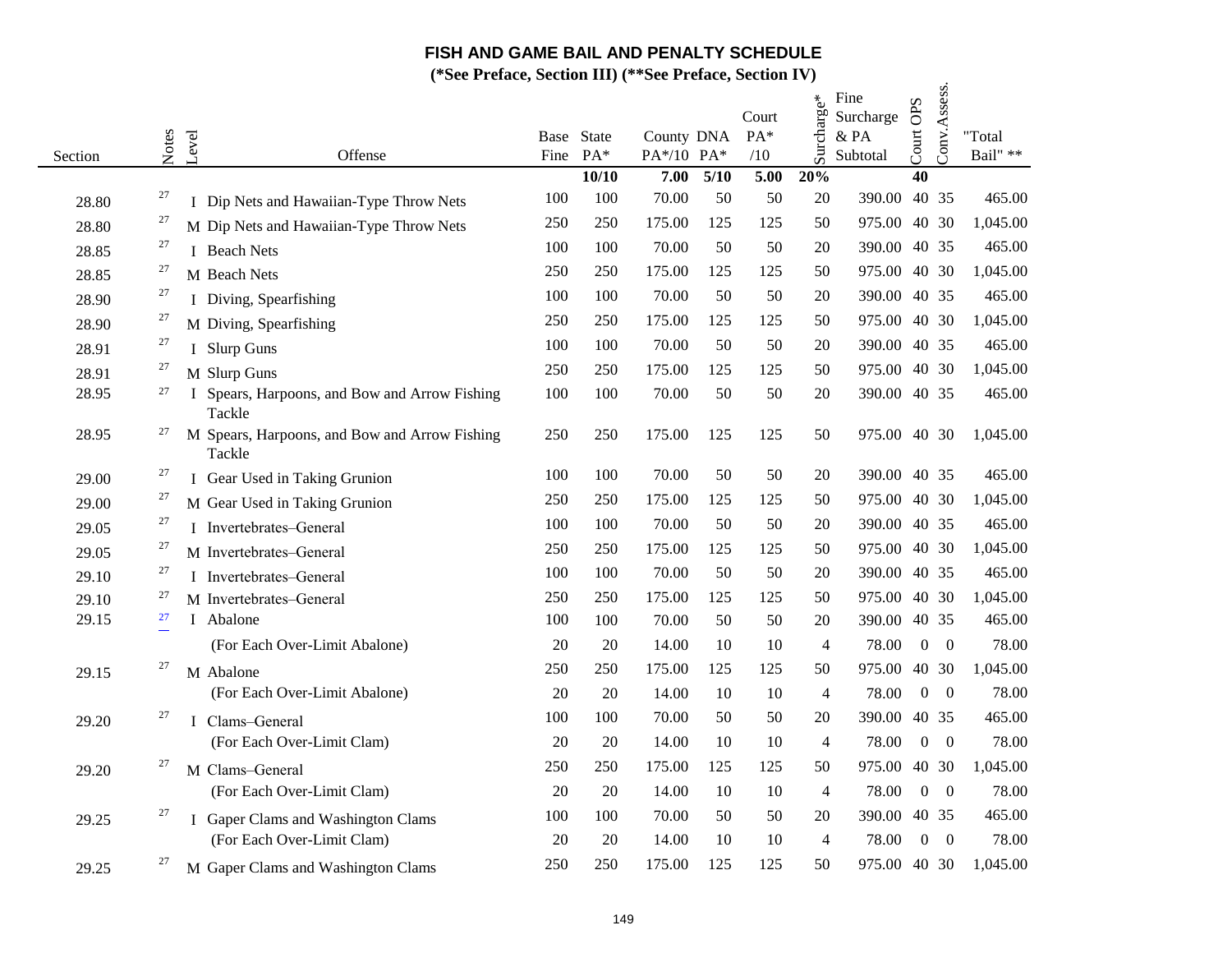|         |        |                                                                                 | $\alpha$ i relate, because $\mathbf{m}_f$ |                     |                          |      | $\overline{D}U$ I Heracly declibit IV |                |                                       |                  |                  |                            |
|---------|--------|---------------------------------------------------------------------------------|-------------------------------------------|---------------------|--------------------------|------|---------------------------------------|----------------|---------------------------------------|------------------|------------------|----------------------------|
| Section | Notes  | Level<br>Offense                                                                | Fine                                      | Base State<br>$PA*$ | County DNA<br>PA*/10 PA* |      | Court<br>PA*<br>/10                   | Surcharge*     | Fine<br>Surcharge<br>& PA<br>Subtotal | Court OPS        | Conv.Assess.     | "Total<br>Bail" $\ast\ast$ |
|         |        |                                                                                 |                                           | 10/10               | 7.00                     | 5/10 | 5.00                                  | 20%            |                                       | 40               |                  |                            |
|         |        | (For Each Over-Limit Clam)                                                      | 20                                        | 20                  | 14.00                    | 10   | 10                                    | $\overline{4}$ | 78.00                                 | $\boldsymbol{0}$ | $\overline{0}$   | 78.00                      |
| 29.30   | $27\,$ | I Geoduck Clams                                                                 | 100                                       | 100                 | 70.00                    | 50   | 50                                    | 20             | 390.00                                |                  | 40 35            | 465.00                     |
|         |        | (For Each Over-Limit Clam)                                                      | 20                                        | 20                  | 14.00                    | 10   | 10                                    | $\overline{4}$ | 78.00                                 | $\overline{0}$   | $\overline{0}$   | 78.00                      |
| 29.30   | 27     | M Geoduck Clams                                                                 | 250                                       | 250                 | 175.00                   | 125  | 125                                   | 50             | 975.00                                | 40 30            |                  | 1,045.00                   |
|         |        | (For Each Over-Limit Clam)                                                      | 20                                        | 20                  | 14.00                    | 10   | 10                                    | $\overline{4}$ | 78.00                                 | $\Omega$         | $\overline{0}$   | 78.00                      |
| 29.35   | 27     | I Littleneck Clams, Soft-Shell Clams, Chiones,<br>Northern Quahogs, and Cockles | 100                                       | 100                 | 70.00                    | 50   | 50                                    | 20             | 390.00 40 35                          |                  |                  | 465.00                     |
|         |        | (For Each Over-Limit Clam)                                                      | 20                                        | 20                  | 14.00                    | 10   | 10                                    | $\overline{4}$ | 78.00                                 | $\overline{0}$   | $\boldsymbol{0}$ | 78.00                      |
| 29.35   | 27     | M Littleneck Clams, Soft-Shell Clams, Chiones,<br>Northern Quahogs, and Cockles | 250                                       | 250                 | 175.00                   | 125  | 125                                   | 50             | 975.00                                | 40 30            |                  | 1,045.00                   |
|         | 27     | (For Each Over-Limit Clam)                                                      | 20                                        | 20                  | 14.00                    | 10   | 10                                    | $\overline{4}$ | 78.00                                 | $\mathbf{0}$     | $\overline{0}$   | 78.00                      |
| 29.40   | 27     | I Pismo Clams                                                                   | 100                                       | 100                 | 70.00                    | 50   | 50                                    | 20             | 390.00                                |                  | 40 35            | 465.00                     |
|         |        | (For Each Over-Limit Clam)                                                      | 20                                        | 20                  | 14.00                    | 10   | 10                                    | $\overline{4}$ | 78.00                                 | $\overline{0}$   | $\overline{0}$   | 78.00                      |
| 29.40   | 27     | M Pismo Clams                                                                   | 250                                       | 250                 | 175.00                   | 125  | 125                                   | 50             | 975.00                                | 40 30            |                  | 1,045.00                   |
|         |        | (For Each Over-Limit Clam)                                                      | 20                                        | 20                  | 14.00                    | 10   | 10                                    | $\overline{4}$ | 78.00                                 | $\Omega$         | $\theta$         | 78.00                      |
| 29.45   | 27     | I Razor Clams                                                                   | 100                                       | 100                 | 70.00                    | 50   | 50                                    | 20             | 390.00                                | 40 35            |                  | 465.00                     |
|         |        | (For Each Over-Limit Clam)                                                      | 20                                        | 20                  | 14.00                    | 10   | 10                                    | $\overline{4}$ | 78.00                                 | $\overline{0}$   | $\overline{0}$   | 78.00                      |
| 29.45   | 27     | M Razor Clams                                                                   | 250                                       | 250                 | 175.00                   | 125  | 125                                   | 50             | 975.00                                | 40 30            |                  | 1,045.00                   |
|         |        | (For Each Over-Limit Clam)                                                      | 20                                        | 20                  | 14.00                    | 10   | 10                                    | $\overline{4}$ | 78.00                                 | $\overline{0}$   | $\overline{0}$   | 78.00                      |
| 29.55   | 27     | <b>I</b> Mussels                                                                | 100                                       | 100                 | 70.00                    | 50   | 50                                    | 20             | 390.00                                |                  | 40 35            | 465.00                     |
|         |        | (For Each Over-Limit Mussel)                                                    | 20                                        | 20                  | 14.00                    | 10   | 10                                    | $\overline{4}$ | 78.00                                 | $\boldsymbol{0}$ | $\overline{0}$   | 78.00                      |
| 29.55   | 27     | M Mussels                                                                       | 250                                       | 250                 | 175.00                   | 125  | 125                                   | 50             | 975.00                                | 40 30            |                  | 1,045.00                   |
|         |        | (For Each Over-Limit Mussel)                                                    | 20                                        | 20                  | 14.00                    | 10   | 10                                    | $\overline{4}$ | 78.00                                 | $\overline{0}$   | $\theta$         | 78.00                      |
| 29.60   | 27     | I Rock Scallops                                                                 | 100                                       | 100                 | 70.00                    | 50   | 50                                    | 20             | 390.00                                | 40 35            |                  | 465.00                     |
| 29.60   | $27\,$ | M Rock Scallops                                                                 | 250                                       | 250                 | 175.00                   | 125  | 125                                   | 50             | 975.00                                |                  | 40 30            | 1,045.00                   |
| 29.65   | 27     | I Speckled (Bay) Scallops                                                       | 100                                       | 100                 | 70.00                    | 50   | 50                                    | 20             | 390.00                                | 40 35            |                  | 465.00                     |
| 29.65   | 27     | M Speckled (Bay) Scallops                                                       | 250                                       | 250                 | 175.00                   | 125  | 125                                   | 50             | 975.00 40 30                          |                  |                  | 1,045.00                   |
| 29.70   | 27     | I Squid                                                                         | 100                                       | 100                 | 70.00                    | 50   | 50                                    | 20             | 390.00 40 35                          |                  |                  | 465.00                     |
| 29.70   | 27     | M Squid                                                                         | 250                                       | 250                 | 175.00                   | 125  | 125                                   | 50             | 975.00 40 30                          |                  |                  | 1,045.00                   |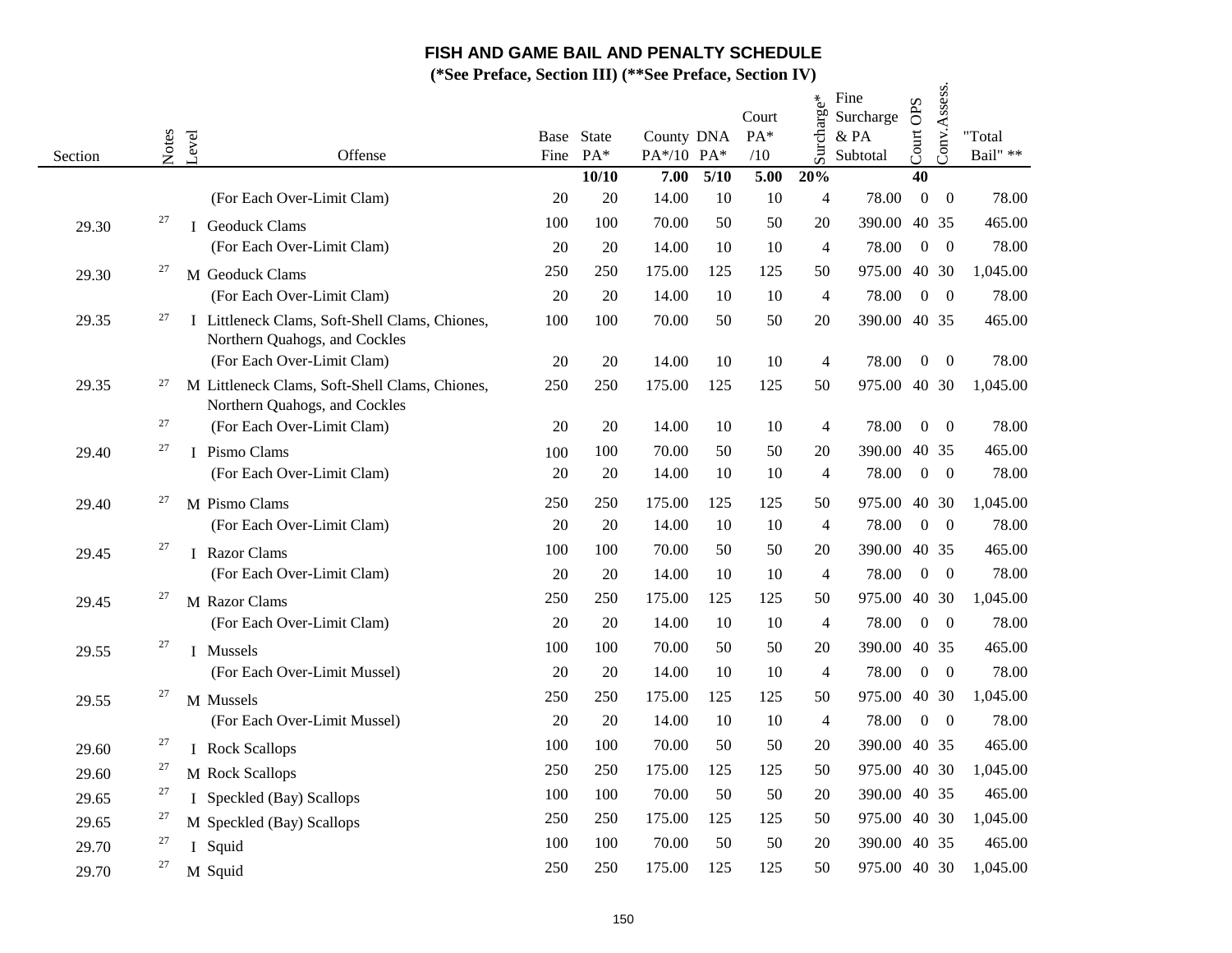|           |        |       |                                               | $\mathbf{c}$ i i clace, bection in $\mathbf{c}$ |                     |                               |        | $\overline{O}$ Lettrace, $\overline{O}$ centrace $\overline{I}$ |                |                                       |                  |                |                            |
|-----------|--------|-------|-----------------------------------------------|-------------------------------------------------|---------------------|-------------------------------|--------|-----------------------------------------------------------------|----------------|---------------------------------------|------------------|----------------|----------------------------|
| Section   | Notes  | Level | Offense                                       | Fine                                            | Base State<br>$PA*$ | County DNA<br>PA*/10 PA*      |        | Court<br>PA*<br>/10                                             | Surcharge*     | Fine<br>Surcharge<br>& PA<br>Subtotal | Court OPS        | Conv.Assess.   | "Total<br>Bail" $\ast\ast$ |
|           |        |       |                                               |                                                 | 10/10               | 7.00                          | $5/10$ | 5.00                                                            | 20%            |                                       | 40               |                |                            |
| 29.71     | 27     |       | I Moon Snails                                 | 100                                             | 100                 | 70.00                         | 50     | 50                                                              | 20             | 390.00                                | 40 35            |                | 465.00                     |
| 29.71     | 27     |       | M Moon Snails                                 | 250                                             | 250                 | 175.00                        | 125    | 125                                                             | 50             | 975.00                                | 40 30            |                | 1,045.00                   |
| 29.80     | 27     |       | I Crustacean Gear Restrictions                | 100                                             | 100                 | 70.00                         | 50     | 50                                                              | 20             | 390.00                                |                  | 40 35          | 465.00                     |
| 29.80     | 27     |       | M Crustacean Gear Restrictions                | 250                                             | 250                 | 175.00                        | 125    | 125                                                             | 50             | 975.00                                |                  | 40 30          | 1,045.00                   |
| 29.85     | 27     |       | I Crabs                                       | 100                                             | 100                 | 70.00                         | 50     | 50                                                              | 20             | 390.00                                |                  | 40 35          | 465.00                     |
|           |        |       | (For Each Over-Limit Crab)                    | 20                                              | 20                  | 14.00                         | 10     | 10                                                              | $\overline{4}$ | 78.00                                 | $\boldsymbol{0}$ | $\overline{0}$ | 78.00                      |
| 29.85     | 27     |       | M Crabs                                       | 250                                             | 250                 | 175.00                        | 125    | 125                                                             | 50             | 975.00                                |                  | 40 30          | 1,045.00                   |
|           |        |       | (For Each Over-Limit Crab)                    | 20                                              | 20                  | 14.00                         | 10     | 10                                                              | $\overline{4}$ | 78.00                                 | $\boldsymbol{0}$ | $\overline{0}$ | 78.00                      |
| 29.86     | 27     |       | I Bay Shrimp (Grass Shrimp)                   | 100                                             | 100                 | 70.00                         | 50     | 50                                                              | 20             | 390.00                                |                  | 40 35          | 465.00                     |
| 29.86     | 27     |       | M Bay Shrimp (Grass Shrimp)                   | 250                                             | 250                 | 175.00                        | 125    | 125                                                             | 50             | 975.00                                | 40 30            |                | 1,045.00                   |
| 29.87     | 27     |       | I Ghost Shrimp and Blue Mud Shrimp            | 100                                             | 100                 | 70.00                         | 50     | 50                                                              | 20             | 390.00 40 35                          |                  |                | 465.00                     |
| 29.87     | 27     |       | M Ghost Shrimp and Blue Mud Shrimp            | 250                                             | 250                 | 175.00                        | 125    | 125                                                             | 50             | 975.00                                |                  | 40 30          | 1,045.00                   |
| 29.88     | 27     |       | I Coonstripe Shrimp                           | 100                                             | 100                 | 70.00                         | 50     | 50                                                              | 20             | 390.00                                | 40 35            |                | 465.00                     |
| 29.88     | 27     |       | M Coonstripe Shrimp                           | 250                                             | 250                 | 175.00                        | 125    | 125                                                             | 50             | 975.00                                |                  | 40 30          | 1,045.00                   |
| 29.90     | $27\,$ |       | I Spiny Lobsters                              | 100                                             | 100                 | 70.00                         | 50     | 50                                                              | 20             | 390.00 40 35                          |                  |                | 465.00                     |
|           |        |       | (For Each Over-Limit Lobster)                 | 20                                              | 20                  | 14.00                         | 10     | 10                                                              | $\overline{4}$ | 78.00                                 | $\boldsymbol{0}$ | $\overline{0}$ | 78.00                      |
| 29.90     | 27     |       | M Spiny Lobsters                              | 250                                             | 250                 | 175.00                        | 125    | 125                                                             | 50             | 975.00                                | 40               | 30             | 1,045.00                   |
|           |        |       | (For Each Over-Limit Lobster)                 | 20                                              | 20                  | 14.00                         | 10     | 10                                                              | $\overline{4}$ | 78.00                                 | $\overline{0}$   | $\overline{0}$ | 78.00                      |
| 30.00     | 27     |       | I Kelp-General                                | 100                                             | 100                 | 70.00                         | 50     | 50                                                              | 20             | 390.00                                | 40 35            |                | 465.00                     |
| 30.00     | 27     |       | M Kelp-General                                | 250                                             | 250                 | 175.00                        | 125    | 125                                                             | 50             | 975.00 40 30                          |                  |                | 1,045.00                   |
| 30.10     | 27     |       | I Prohibited Marine Plant Species             | 100                                             | 100                 | 70.00                         | 50     | 50                                                              | 20             | 390.00                                | 40 35            |                | 465.00                     |
| 30.10     | 27     |       | M Prohibited Marine Plant Species             | 250                                             | 250                 | 175.00                        | 125    | 125                                                             | 50             | 975.00                                | 40 30            |                | 1,045.00                   |
| 100       | 15     |       | M Abalone-Unlawful Taking for Commercial      |                                                 |                     | 15,000 15,000 10,500.00 7,500 |        | 7,500                                                           |                | 3,000 58,500.00 40 30 58,570.00       |                  |                |                            |
|           |        |       | Purposes                                      |                                                 |                     |                               |        |                                                                 |                |                                       |                  |                |                            |
| 106-182.1 |        |       | M Violation of Commercial Fishing Regulations | 200                                             | 200                 | 140.00                        | 100    | 100                                                             | 40             | 780.00                                |                  | 40 30          | 850.00                     |
| 300       |        |       | M Pheasants–Season and Area                   | 200                                             | 200                 | 140.00                        | 100    | 100                                                             | 40             | 780.00                                |                  | 40 30          | 850.00                     |
|           |        |       | (For Each Over-Limit Bird)                    | 20                                              | 20                  | 14.00                         | 10     | 10                                                              | $\overline{4}$ | 78.00                                 | $\boldsymbol{0}$ | $\overline{0}$ | 78.00                      |
| 307       | 27     |       | I Tree Squirrels-Season and Area              | 100                                             | 100                 | 70.00                         | 50     | 50                                                              | 20             | 390.00                                |                  | 40 35          | 465.00                     |
|           |        |       | (For Each Over-Limit Animal)                  | 20                                              | 20                  | 14.00                         | 10     | 10                                                              | $\overline{4}$ | 78.00                                 | $\overline{0}$   | $\overline{0}$ | 78.00                      |
| 307       | 27     |       | M Tree Squirrels-Season and Area              | 200                                             | 200                 | 140.00                        | 100    | 100                                                             | 40             | 780.00 40 30                          |                  |                | 850.00                     |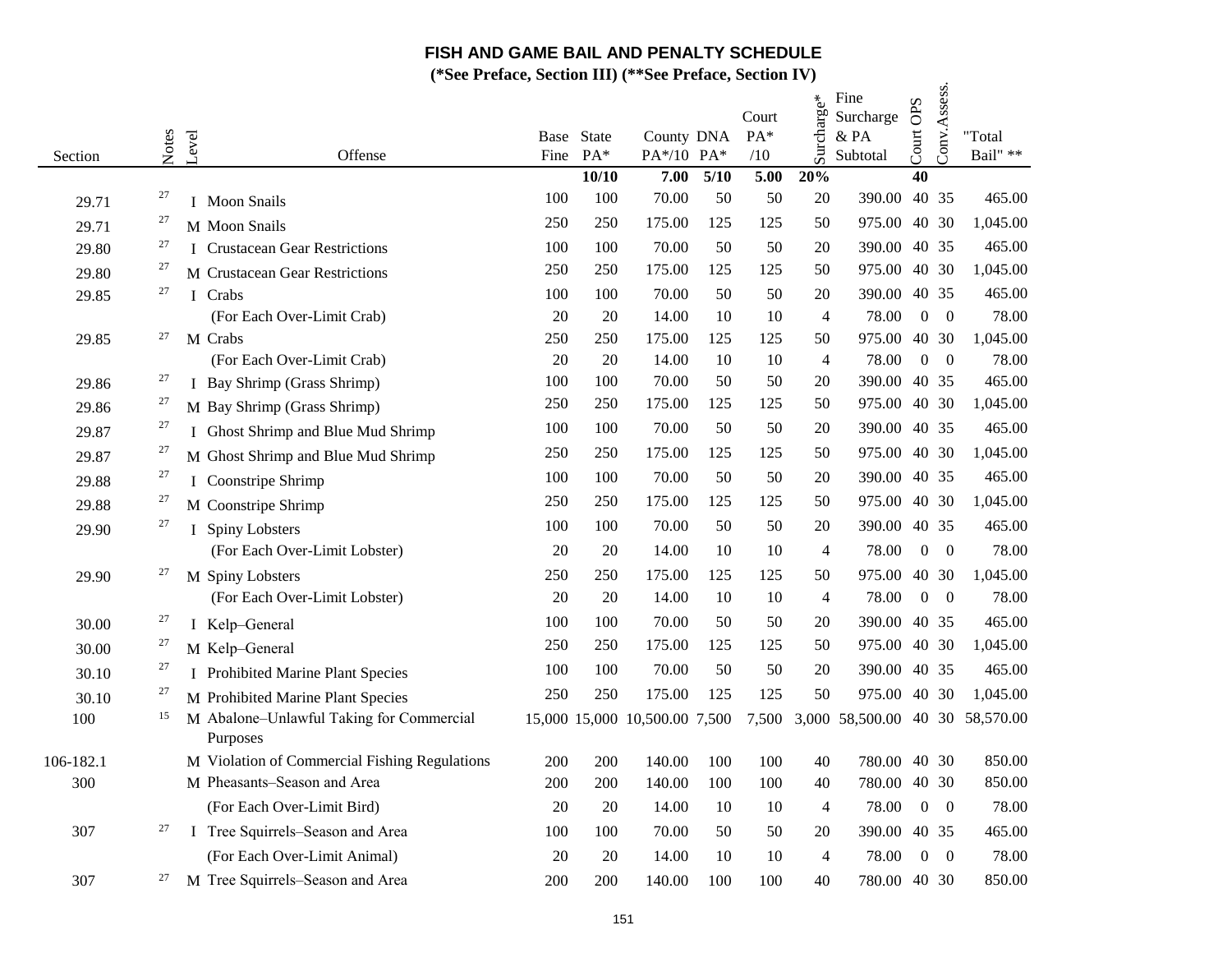**(\*See Preface, Section III) (\*\*See Preface, Section IV)**

| Section |       | Notes | Level | Offense                                                        | Base<br>Fine | State<br>PA* | County DNA<br>PA*/10 PA* |      | Court<br>PA*<br>/10 | Surcharge*     | Fine<br>Surcharge<br>& PA<br>Subtotal | Court OPS        | Conv.Assess.     | "Total<br>Bail" ** |
|---------|-------|-------|-------|----------------------------------------------------------------|--------------|--------------|--------------------------|------|---------------------|----------------|---------------------------------------|------------------|------------------|--------------------|
|         |       |       |       |                                                                |              | 10/10        | 7.00                     | 5/10 | 5.00                | 20%            |                                       | 40               |                  |                    |
|         |       |       |       | (For Each Over-Limit Animal)                                   | 20           | 20           | 14.00                    | 10   | 10                  | $\overline{4}$ | 78.00                                 | $\boldsymbol{0}$ | $\boldsymbol{0}$ | 78.00              |
| 308     |       | 27    |       | Rabbits-Season and Area                                        | 100          | 100          | 70.00                    | 50   | 50                  | 20             | 390.00                                |                  | 40 35            | 465.00             |
|         |       |       |       | (For Each Over-Limit Animal)                                   | 20           | 20           | 14.00                    | 10   | 10                  | $\overline{4}$ | 78.00                                 | $\overline{0}$   | $\overline{0}$   | 78.00              |
| 308     |       | 27    |       | M Rabbits-Season and Area                                      | 200          | 200          | 140.00                   | 100  | 100                 | 40             | 780.00                                |                  | 40 30            | 850.00             |
|         |       |       |       | (For Each Over-Limit Animal)                                   | 20           | 20           | 14.00                    | 10   | 10                  | $\overline{4}$ | 78.00                                 | $\overline{0}$   | $\overline{0}$   | 78.00              |
| 310     |       |       |       | M Shooting Hours-Small Game Animal                             | 200          | 200          | 140.00                   | 100  | 100                 | 40             | 780.00                                |                  | 40 30            | 850.00             |
| 310.5   |       |       |       | M Shooting Hours-Game Birds                                    | 200          | 200          | 140.00                   | 100  | 100                 | 40             | 780.00                                |                  | 40 30            | 850.00             |
| 311     |       | 27    |       | I Weapons or Methods Authorized                                | 100          | 100          | 70.00                    | 50   | 50                  | 20             | 390.00                                |                  | 40 35            | 465.00             |
| 311     |       | 27    |       | M Weapons or Methods Authorized                                | 200          | 200          | 140.00                   | 100  | 100                 | 40             | 780.00                                |                  | 40 30            | 850.00             |
| 352     |       |       |       | M Shooting Hours-Big Game                                      | 200          | 200          | 140.00                   | 100  | 100                 | 40             | 780.00                                |                  | 40 30            | 850.00             |
| 353     |       |       |       | M Methods-Big Game                                             | 200          | 200          | 140.00                   | 100  | 100                 | 40             | 780.00                                |                  | 40 30            | 850.00             |
| 360     | (a,b) |       |       | M Deer-Season and Area                                         | 500          | 500          | 350.00                   | 250  | 250                 | 100            | 1,950.00                              |                  | 40 30            | 2,020.00           |
| 360     | (c)   |       |       | M (For Each Over-Limit Deer)                                   | 200          | 200          | 140.00                   | 100  | 100                 | 40             | 780.00                                | $\mathbf{0}$     | $\boldsymbol{0}$ | 780.00             |
| 365     | (a,b) |       |       | M Bear-Season and Area                                         | 500          | 500          | 350.00                   | 250  | 250                 | 100            | 1,950.00                              |                  | 40 30            | 2,020.00           |
| 365     | (c)   |       |       | M (For Each Over-Limit Bear)                                   | 250          | 250          | 175.00                   | 125  | 125                 | 50             | 975.00                                | $\boldsymbol{0}$ | $\boldsymbol{0}$ | 975.00             |
| 365     | (e)   |       |       | M Method of Take                                               | 250          | 250          | 175.00                   | 125  | 125                 | 50             | 975.00                                |                  | 40 30            | 1,045.00           |
| 502     | (a)   |       |       | M Migratory Waterfowl-Season and Area                          | 200          | 200          | 140.00                   | 100  | 100                 | 40             | 780.00                                |                  | 40 30            | 850.00             |
| 502     | (b)   |       |       | M (For Each Over-Limit Bird)                                   | 20           | 20           | 14.00                    | 10   | 10                  | $\overline{4}$ | 78.00                                 | $\overline{0}$   | $\overline{0}$   | 78.00              |
| 506     |       |       |       | M Waterfowl-Shooting                                           | 200          | 200          | 140.00                   | 100  | 100                 | 40             | 780.00                                |                  | 40 30            | 850.00             |
| 507     |       | 27    |       | I Waterfowl-Method of Take                                     | 100          | 100          | 70.00                    | 50   | 50                  | 20             | 390.00                                |                  | 40 35            | 465.00             |
| 507     |       | 27    |       | M Waterfowl-Method of Take                                     | 200          | 200          | 140.00                   | 100  | 100                 | 40             | 780.00                                |                  | 40 30            | 850.00             |
| 700     | (a)   |       |       | M Display of Fishing License                                   | 10           | 10           | 7.00                     | 5    | 5                   | 2              | 39.00                                 |                  | 40 30            | 109.00             |
| 700     | (b)   |       |       | M Hunting License in Possession                                | 200          | 200          | 140.00                   | 100  | 100                 | 40             | 780.00                                |                  | 40 30            | 850.00             |
| 700     | (b)   |       |       | M Hunting License in Possession-Without Proof of<br>Correction | 300          | 300          | 210.00                   | 150  | 150                 | 60             | 1,170.00                              |                  | 40 30            | 1,240.00           |

#### **Notes**

1 Per F&G 12002(b): "... fine of not more than \$2,000, imprisonment in the county jail for not more than one year, or both the fine and imprisonment."

2 Per F&G 12013.3(a): "… fine of not lessan \$5,000, nor more than \$40,000 … ."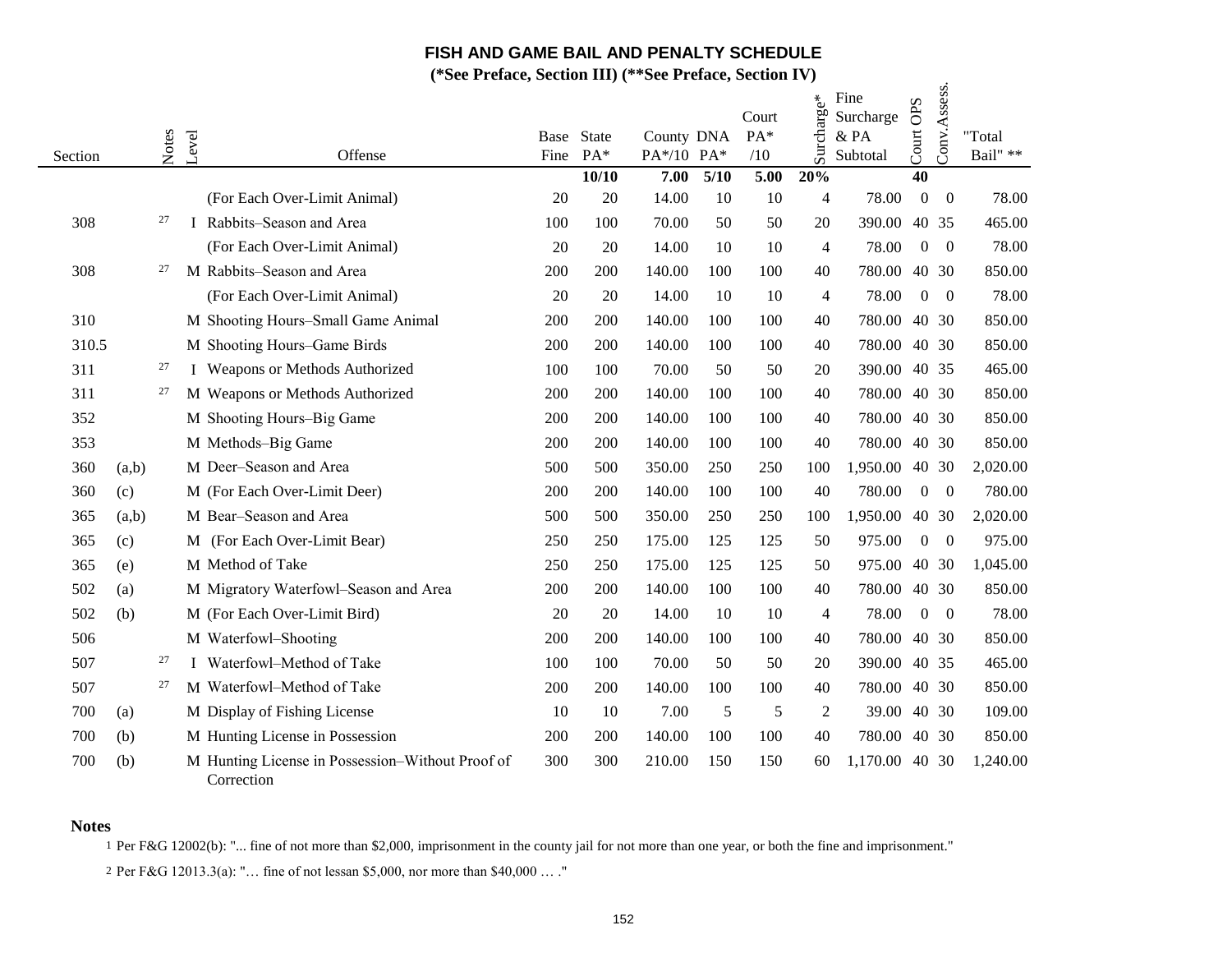**(\*See Preface, Section III) (\*\*See Preface, Section IV)**

 $\cdot$ 

|         |           |         | 10/10                | 7.00<br>5/10 | 5.00   | 20%                      | 40                    |          |
|---------|-----------|---------|----------------------|--------------|--------|--------------------------|-----------------------|----------|
| Section | ⇁<br>∼    | Offense | $PA*$<br>Fine        | $PA*/10 PA*$ | /10    | 5i<br>Subtotal           | بر<br>$\check{ }$     | Bail" ** |
|         | ies<br>್ರ |         | <b>State</b><br>Base | County DNA   | $PA^*$ | & PA<br>ਠ                | ◡<br>ى<br>₩           | "Total   |
|         |           |         |                      |              | Court  | $\frac{50}{4}$ Surcharge | Ω<br>Φ<br>Ō<br>ቋ<br>S |          |
|         |           |         |                      |              |        | Fine<br>∗                |                       |          |

3 Per F&G 12013.3(a): "… fine of not less than \$2,000, nor more than \$5,000 … ."

4 Per F&G 12002(a): "… fine of not more than \$1,000, imprisonment in the county jail for not more than six months, or by both that fine and imprisonment."

5 Per F&G 12002(a): "… fine of not more than \$1,000, imprisonment in the county jail for not more than six months, or by both that fine and imprisonment."

6 Per F&G 12002(a): "… fine of not more than \$1,000, imprisonment in the county jail for not more than six months, or by both that fine and imprisonment."

7 Per F&G 3004.5(g): "A person who violates any provision of this section is guilty of an infraction punishable by a fine of \$500."

8 Per F&G 12002(c), except as specified in F&G 12001 and 12010: "... a fine of not more than \$5,000."

9 Sen. Bill 1461 (Stats. 2014, ch. 54). Per F&G 12002(a): "... punishment for a violaion of this code that is a misdemeanor is a fine of not more than \$1,000, imprisonment in the county jail for not more than six months, or by both the fine and imprisonment." Per F&G 12002(b): punishment for a violation of subdivision (c) of Section 4004 is "... a fine of not more than \$2,000, imprisonment in the county jail for not more than one year, or both the fine and imprisonment"

10 Per F&G 12013.3(a): "fine of not less than \$5,000, nor more than \$40,000 … ."

11 Per F&G 12003.2: "fine of not more than \$25,000 per unlawful taking, imprisonment in the county jail for the period prescribed in sections 12002 or 12008, or both the fine and imprisonment."

12 Per F&G 12005(a): "punishment for each violation of Section 4758 shall include both of the following: (1) A fine of \$250 for each bear part. (2) An additional fine of not more than \$5,000, imprisonment pursuant to subdivision (h) of Section 1170 of the Penal Code, or in a county jail for not more than one year, or both that fine and imprisonment."

13 Per F&G 12005(c)(1), punishment for each violation of section 4758 that includes the possession of three or more bear gall bladders is punishable by both a fine of \$250 for each bear part, as required by F&G 12005(a)(1), and an additional fine of not more than \$10,000 dollars, imprisonment in a county jail for not more than one year, or both that fine and imprisonment. Per  $F\&G 12005(c)(1)(B)(2)$ : "If probation is granted, or execution or imposition of sentence is suspended, it shall be a condition thereof that the minimum term of three months shall be served in a county jail."

14 Per F&G 12003.1: punishment "... not less than \$250 ... ."

<sup>15</sup> Per F&G 12009(a): "... except as provided in Section 12006.6, the punishment for a violation of any provision of Section 5521 or 5521.5 ... is a fine of not less than \$15,000 or more than \$40,000 and imprisonment in the county jail for a period not to exceed one year. The court shall permanently revoke any commercial fishing license, commercial fishing permit, or sport fishing license issued by the department." Per F&G 12006.6: "... in addition to Section 12009, and notwithstanding the type of fishing license or permit held, if any person is convicted of a violation of Section 5521 or 5521.5, and the offense occurs in an area closed to the taking of abalone for commercial purposes, and the person takes or possesses more than 12 abalone at one time or takes abalone in excess of the annual bag limit, that person shall be punished by ... A fine of not less than \$15,000 or more than \$40,000."

16 Per F&G 12002(b): " ... fine of not more than \$2,000, imprisonment in the county jail for not more than one year, or both the fine and imprisonment."

17 Per F&G 12023: " ... punishable by all of the following: (1) Imprisonment in the county jail for not less than six months or more than one year, a fine of not more than \$50,000 for each violation, or both that imprisonment and fine ... ."